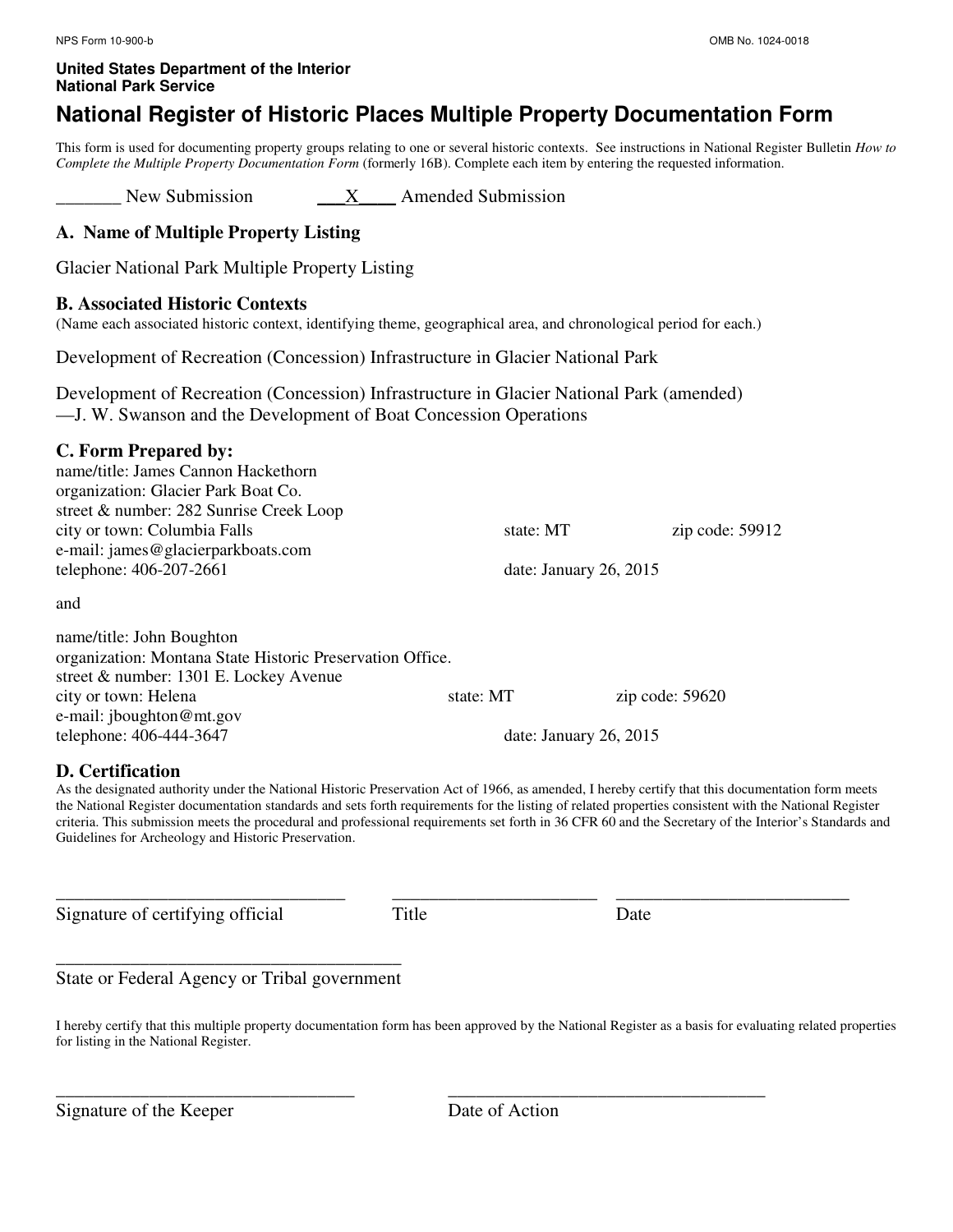j.

#### **United States Department of the Interior National Park Service**

Glacier National Park Multiple Property Listing Montana and American control of the Montana Montana and Montana Name of Multiple Property Listing State

#### Table of Contents for Written Narrative

Create a Table of Contents and list the page numbers for each of these sections in the space below. Provide narrative explanations for each of these sections on continuation sheets. In the header of each section, cite the letter, page number, and name of the multiple property listing. Refer to *How to Complete the Multiple Property Documentation Form* for additional guidance.

# **E. Statement of Historic Contexts**  Page Numbers **Page Numbers Page Numbers**

(If more than one historic context is documented, present them in sequential order.)

Development of Recreation (Concession) Infrastructure in Glacier National Park 1 (pertinent excerpts from original document related to the context)

Development of Recreation (Concession) Infrastructure in Glacier National Park (amended) —J. W. Swanson and the Development of Boat Concession Operations

# Introductory Statement on Amending the MPD:

The original Multiple Property Listing prepared by Ann Hubber in July 1995 presented four contexts: *Development of Administrative Infrastructure in Glacier National Park 1910-1945, Development of Recreation (Concession) Infrastructure in Glacier National Park, 1910-1945, Private Development in Glacier National Park, 1900-1945*, and *Influence of Landscape Architecture on National Park Service Facilities and the Development of Rustic Building Design, 1918-1942*. Within those four contexts, the document focused on land-based resources, with the result that two structures related to the operation of boats in the Park are listed in the National Register under the Multiple Property Listing; Fish Creek Bay Boathouse (24FH0891) and Swanson/Two Medicine Boathouse (24GL0883) were both built by J.W. Swanson and remain in use in their original capacity to dry-dock historic wooden boats, also built by Swanson, during the Period of Significance of 1910-1945.

Though some mention of water-related resources, specifically the boats of Glacier National Park, occurred throughout the original document, principally under the context presented for the development of recreation (concession) infrastructure in the Park, the discussion was muted as the actual boats fell outside the purview of the original document. Although boating-related activity had occurred early in the park's history, it was J.W. Swanson who really put his stamp on boating in the park. Five historic Swanson vessels continue to operate in their original capacity. All five continue to receive the same attentive maintenance using traditional boat-working techniques and materials employed by J.W. Swanson. Swanson built and operated many boats in Glacier. His business included operation under his own concession's permit, under contract with the Glacier Park Hotel Company (Great Northern Railway's tourism subsidiary), the Glacier Transportation Company, and with Frank Kelly and John Lewis for transportation to lodging on Lake McDonald. In 1938, Swanson sold his boats and concession contract to Arthur J. Burch and the Burch family who continue to maintain and operate them.

The Swanson boats that remain are significant, rare examples of a type of boat once common on American waterways from Florida's Silver Springs to the Wisconsin Dells.<sup>1</sup> Swanson's legacy as the most prolific and outstanding boat-builder and boat service provider during the infancy of Glacier's recreation infrastructure development warrants recognition of his boats in the National Register of Historic Places. The continuity of service and maintenance of these vessels by the Burch family allows for thousands of park visitors every summer to view and experience the park in an authentically historic manner consistent with

#### <sup>1</sup> "Memorandum to Chief Historian (U.S. Department of Interior) from Maritime Historian Foster, Dec. 15, 1988." Montana State Historic Preservation Office, Helena, MT.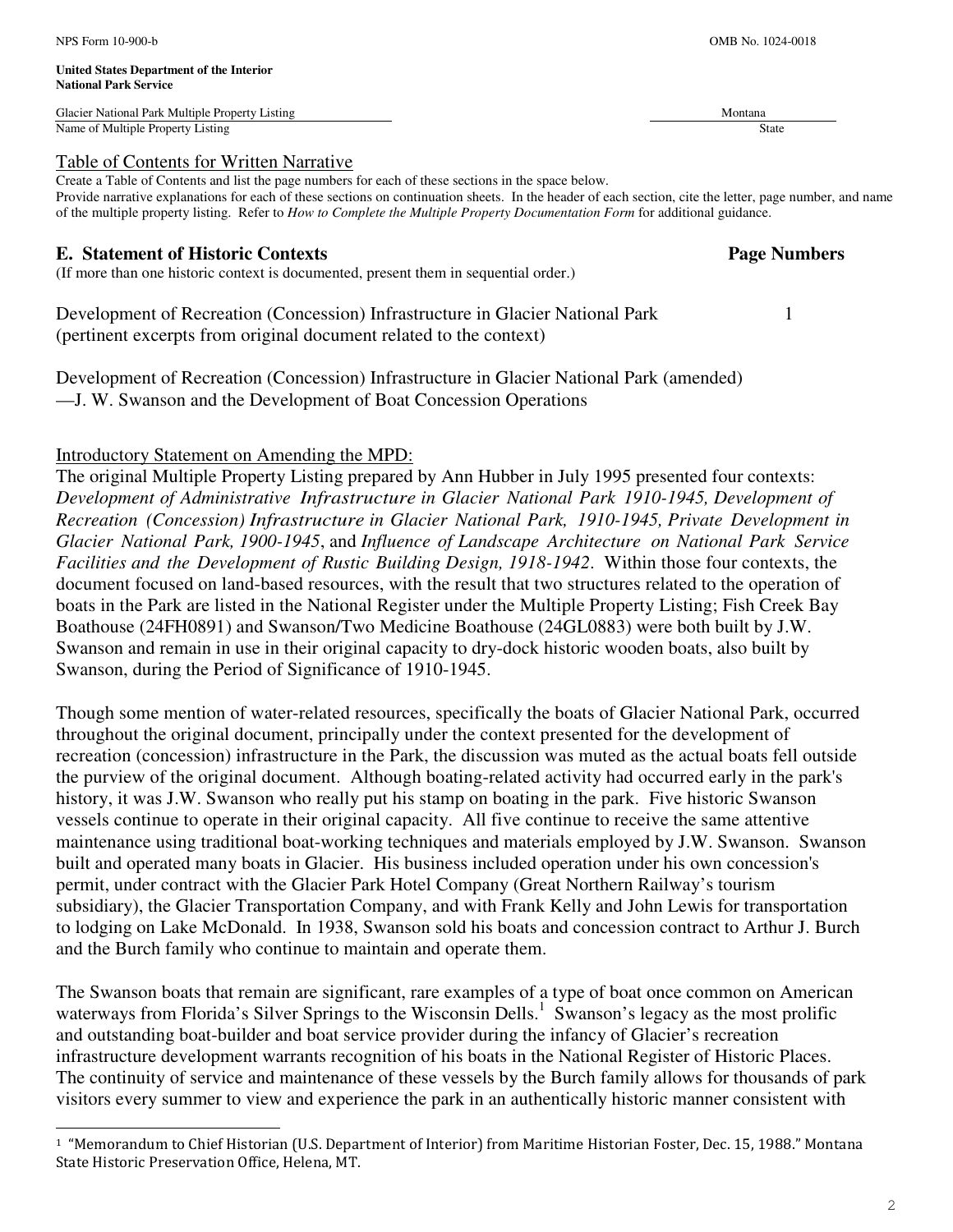L

**United States Department of the Interior National Park Service** 

Glacier National Park Multiple Property Listing Montana Channel Communication of Multiple Property Listing Montana Channel Channel Channel Channel Channel Channel Channel Channel Channel Channel Channel Channel Channel Cha Name of Multiple Property Listing

the first Glacier tourists. Recognition of their importance enhances the historic record of the Park and highlights Swanson's valuable contribution to the development of lasting, exceptional visitor services.

This amendment to the original Multiple Property Listing document expands the *Development of Recreation (Concession) Infrastructure in Glacier National Park, 1910-1945* providing further information regarding the importance and role of the boats that plied, and continue to service the lakes of Glacier National Park. To provide background, an edited version of the original Recreation (Concession) context that focuses largely on the non-lodging aspects of the concessions appears below prior to the presentation of the expanded (amended) context that focuses solely on the boats of Glacier National Park. Sentences or words that appear in brackets ( [ ] ) within and outside of paragraphs are not found in the original Multiple Property Listing but are inserted to provide transitions between paragraphs to allow for easier reading.

# CONTEXT 2: DEVELOPMENT OF RECREATION (CONCESSION) INFRASTRUCTURE IN GLACIER NATIONAL PARK, 1910-1945 (abridged and edited)

It was the promise of tourism that prompted sustained private interest in what would become Glacier National Park. The experience of Yellowstone, Sequoia, Yosemite, and General Grant (created in 1872, 1890, 1890, and 1890, respectively) demonstrated that federal recreation preserves could be good business for surrounding communities. Local hostility to the "locking up" of the Glacier region was thus tempered by commercial interest in tourism.<sup>2</sup> Opposition also was curbed by the federal government's decision to protect private ownership of those limited facilities that had been constructed in the Glacier region prior to creation of the park. $3$ 

Efforts to reserve a federal enclave in the Glacier region further benefitted from the publicity provided by such men as George Bird Grinnell and James Willard Schultz. Schultz and Grinnell first visited the eastside valleys in the 1880s and 1890s; Grinnell followed his visits with enthusiastic articles on the conservation and recreational potential of the area. 4 Grinnell and others effectively linked the conservation ethic to commercial interest, arguing that Glacier's economic future was not locked within the glacial valleys and unyielding terrain but rather was intrinsically tied to protection of those features.

Eastern sportsmen and local entrepreneurs were joined by national businessmen such as Great Northern Railway Company President James J. Hill. Hill possessed the necessary vision and capital to develop a tourist infrastructure and industry in the Glacier country.<sup>5</sup> Just as significantly, creation of Glacier National Park coincided with an important "shift and flux in the habits of Americans at leisure."<sup>6</sup>

# MARKET CONDITIONS AND THE PHILOSOPHY OF CONCESSION DEVELOPMENT

The early decades of the 20th century were marked by the rise of a traveling middle class possessing both wealth and leisure, by an abundance of elegantly equipped transcontinental railroads, and by increased

<sup>2</sup> Ise, Our National Park Policy, A Critical History (Baltimore: Johns Hopkins Press, 1961), p. 173.

<sup>3</sup> Glacier Organic Act [Title 16, U.S.C.A.], assumed that any persons having a pre-1910 holding were entitled to "full use and enjoyment of their land." Also see Ober, "Enmity and Alliance," pp. 20, 21.

<sup>4</sup> Historic Research Associates (HRA), Historic Resources Study, Glacier National Park and Historic Structures Survey, Part I. Report prepared for the United States Department of the Interior (USDI), National Park Service, Denver Service Center, Colorado, 1980, p. 21; George Bird Grinnell, "Crown of the Continent," Century Magazine, Vol. 62, Sept. 1901, pp. 660-672.

<sup>5</sup> HRA, Historic Resources Study, Glacier National Park and Historic Structures Survey, Part I, 1980, p. 33.

<sup>6</sup> Earl Pomeroy, In Search of the Golden West: The Tourist in Western America (New York: Alfred A. Knopf, 1957), p. 5.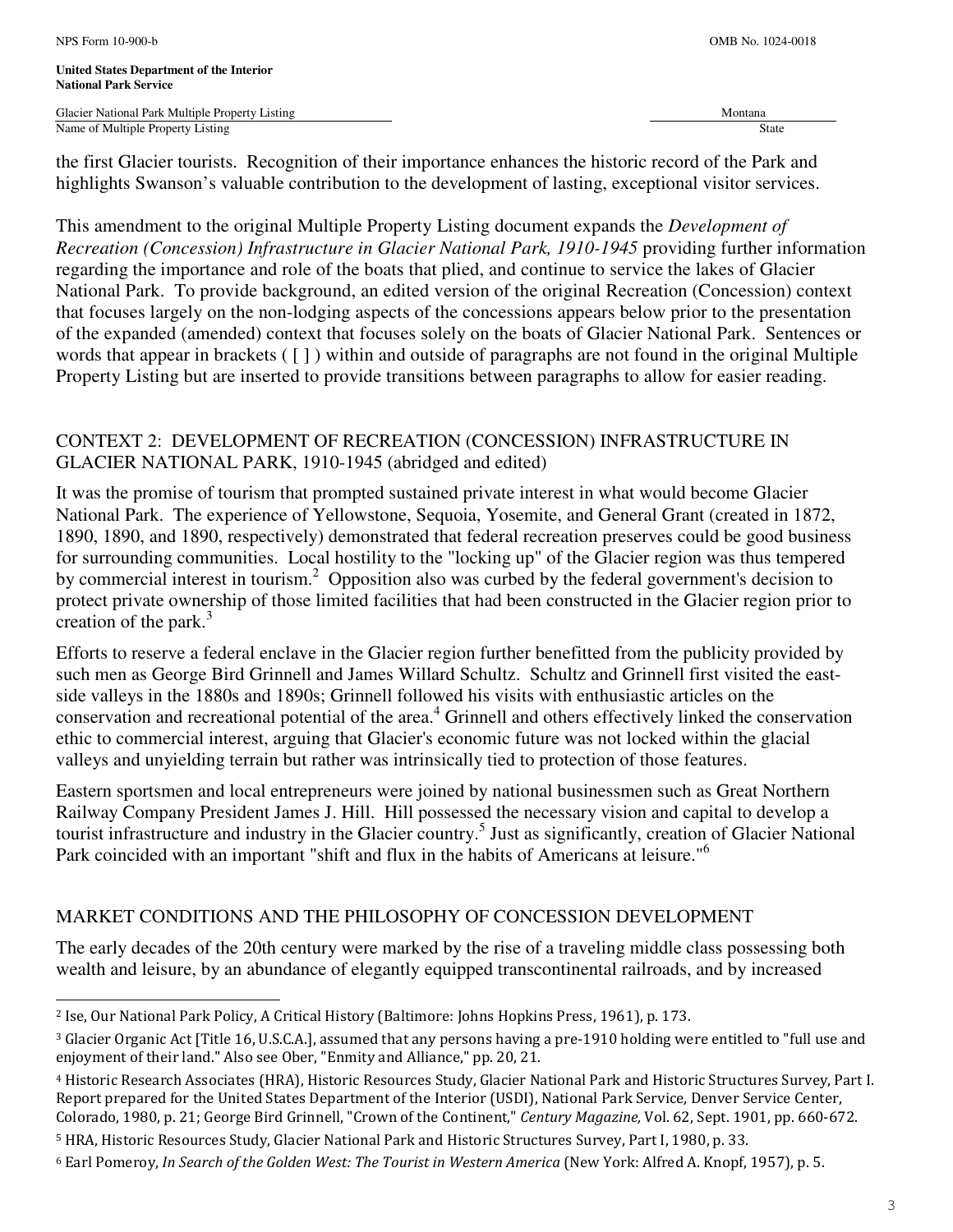interest in the American West as the "passing of the frontier" lent a nostalgic quality to travels beyond the Missouri River.<sup>7</sup> Moreover, the advent of World War I and restrictions on American travel abroad forced a new appreciation of American destinations. These developments encouraged a surge of travel to the western states.

Entrepreneurs, including the concessioners in the western national parks, utilized this nostalgic interest, "chang[ing] the West into what they thought [the tourist] wanted it to be."<sup>8</sup> The tourists' ideal was most often defined as a West of cowboys, Indians, mountainmen and undeveloped vistas, yet a West tamed of its physical and psychological dangers. In large part, the harsh edges of the West had been softened by settlement and transcontinental travel. Psychologically, these edges were blunted by denoting western landscapes in civilized terms - "America's Alps," "America's Riviera" - and filling western resorts and parks with European architecture.<sup>9</sup>

Much of Glacier's early popularity (1910-1930) was tied to this nationwide interest in the West. In Glacier, where western hardship was tempered by elegant accommodations and railroad access, concessioners created a world of western myth where the traveler could escape the perceived predictability of eastern life. Visitors from the eastern states, arriving at the Great Northern Railway terminus in Midvale (East Glacier) found:

a fine touch of western life, with Indians, cowboys, and picturesque characters contributing to its color. An encampment of Blackfeet is on Midvale Creek; these Indians dance, and tell stories every evening at the [East Glacier] hotel.<sup>10</sup>

Similarly, owners of the saddle-horse concessions sent "cow-boy attired agents" to Chicago to ride the trains with the tourists headed for Glacier. Howard Hays, owner of the transportation concession in Glacier, searched for stories of poachers and trappers to use in his drivers' interpretive monologues. Members of the "Glacier Park Tribe" (the Blackfeet), under the auspices of the Great Northern, traveled to urban centers to promote the park. $^{11}$ 

An infusion of European civility moderated, and confused, the western landscape. The Great Northern Pullmans bringing eastern travelers to "America's Alps" in the 1910s and 1920s were elegantly appointed. Dining and sleeping cars were finished in oak and were furnished with plush carpets, curtains and ornate lamps, prompting novelist Mary Roberts Rinehart to complain that "getting to Glacier Park Station, remote as it seemed, had been almost surprisingly easy. Was this then, going to the borderland of civilization, the last stronghold of the old West?"<sup>12</sup> Saddle-sore travelers, exploring Glacier's backcountry, were greeted at Swiss-style chalets by waitresses in Swiss "dirndls" who "crumbed the table and brought in desert." Lewis Hotel (Lake McDonald Lodge), the terminus of the Gunsight Trail over the Continental Divide, signaled a return "to civilization... to stays and skirts, to roofs, and servants, ... to fox trotting and one stepping, in

L

<sup>12</sup> Ralph Hidy, Muriel E. Hidy, and Roy V. Scott with Don L. Hofsommer, The Great Northern Railway, A History (Boston: Harvard Business School Press, 1988), p. 121; Mary Roberts Rinehart, Through Glacier Park in 1915 (New York: Houghton Mifflin Company, 1916), p. 13.

<sup>&</sup>lt;sup>7</sup> HRA, Historic Resources Study, Glacier National Park and Historic Structures Survey, p. 2; Pomeroy, In Search of the Golden West, p. 7.

<sup>8</sup> Pomeroy, In Search of the Golden West, pp. vii and 37.

<sup>9</sup> Ibid., passim.

<sup>&</sup>lt;sup>10</sup> Brochure, "Glacier National Park, 1920," Glacier National Park description and travels, Montana Historical Society Library (MHSL), Helena, Montana.

<sup>11</sup> Lon Garrison, "Parks Survive a War," in The Making of a Ranger, Oral History Collection [OHC], Ruhle Library, West Glacier, Montana [MT]; Howard Hays to Park Superintendent Scoyen, 2/13/37, Folder 38-1, Glacier National Park Archives [GNPA], Ruhle Library, West Glacier, MT; Ober, "Enmity and Alliance," p. 84.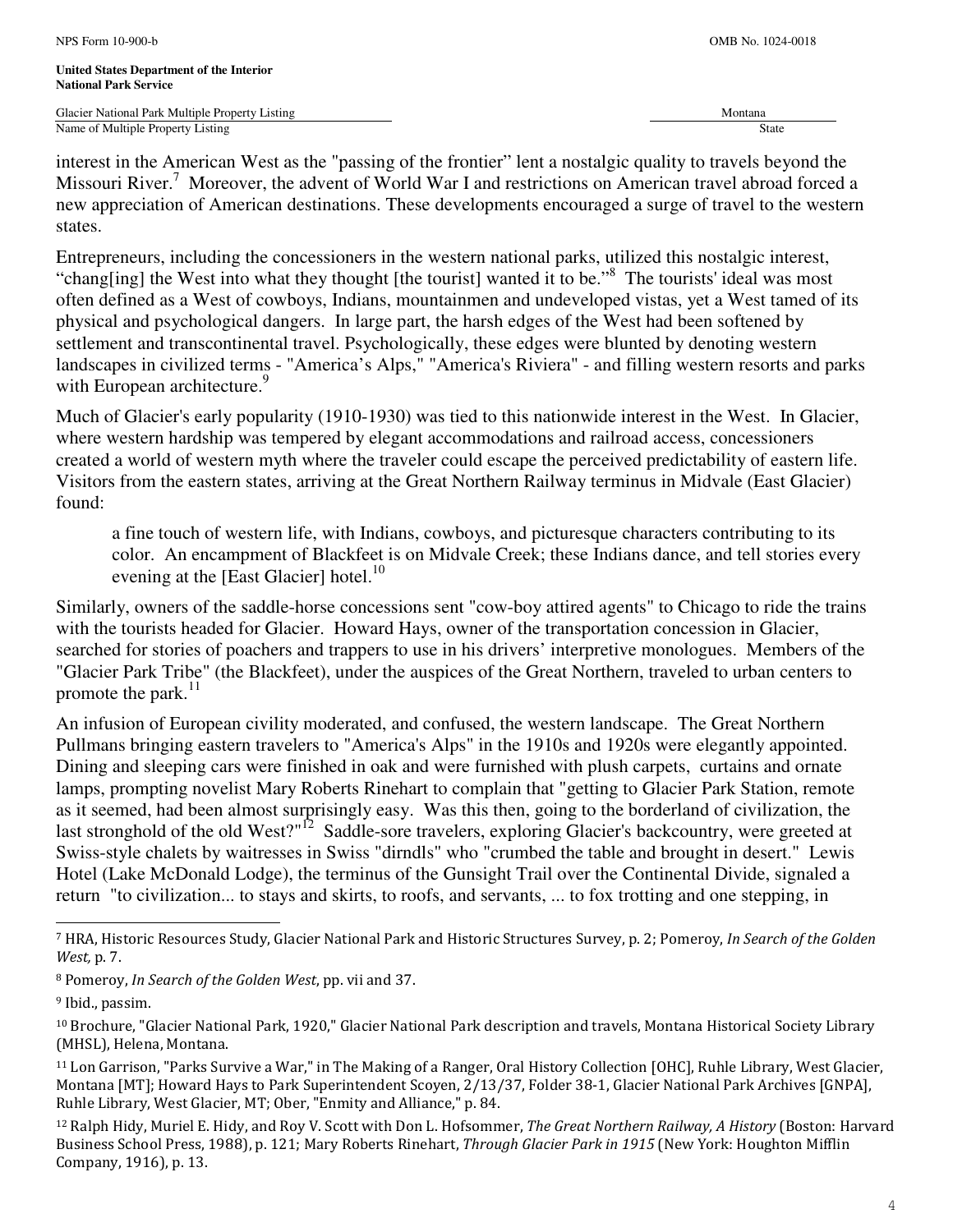riding boots, with an orchestra."<sup>13</sup> Thus, Glacier National Park concessioners created a western cultural experience while simultaneously satisfying "rail tourists [who] ... tended to look for evidence of European and eastern civilization in their western travels."<sup>14</sup>

The development of facilities tailored to the tangible and intangible demands of early 20th-century American tourists was the responsibility of both concessioners, who sought profits, and of the Department of the Interior/National Park Service, which had a statutory mandate to preserve the national parks for the maximum enjoyment of the public. A national concession policy was first instituted at Yellowstone National Park during the late 19th century. The creation of Yellowstone National Park in 1872 coincided with public distrust of government management and of monopoly. Private enterprise, subject to the laws of competition and spared the taint of monopoly's abuses and government's inefficiency, was believed best able to meet public needs. Thus the act providing for Yellowstone National Park stipulated that private enterprise would develop the park's visitor facilities under restrictions established by the Interior Department.<sup>15</sup>

Between 1872 and 1882, private enterprise provided inadequate hotels, poor food, and a needless duplication of transportation services. When the Northern Pacific Railway tracks reached the northwest corner of Yellowstone in 1882, a solution began to emerge. The federal government would continue to regulate concession activities, while allowing for the establishment of a "natural monopoly." The Northern Pacific had both a vested interest in the park and the fiscal resources to provide for the opulent accommodations that Interior Department officials thought befitting a national park. Public revolt against the granting of such a monopoly to a railroad - symbol of monopoly abuse and gilded-age excess- was stymied by the Northern Pacific's political power and by the paucity of other parties interested in Yellowstone development.<sup>16</sup>

Prior to the creation of the National Park Service in 1916, the Department of the Interior was responsible not only for assuring the development of tourist facilities but also for protecting tourist interests and for protecting federal lands for future generations. An unyielding bureaucracy subject to political graft, saddled with the management of disparate affairs, and lacking a dependable park budget, the Department's policy was often one of neglect. Park management was decentralized, with local administrators frequently giving concessioners free reign in park development. The 1916 creation of the National Park Service provided an agency solely responsible for park management and for the development of a centralized concession policy. To this end, in 1918, the National Park Service introduced a landscape engineering division, responsible for overseeing concessioners' standing operations and development plans.<sup>17</sup>

# RAIL-RELATED FACILITIES: WEST SIDE AND EAST SIDE DEVELOPMENT, 1910-1930

# West Side Development

Prior to the 1897 construction of a bridge across the Middle Fork of the Flathead River, tourists traveling between Belton and Lake McDonald crossed the river in rowboats provided by homesteaders Frank Kelly,

L

<sup>13</sup> Ibid., p. 58.

<sup>&</sup>lt;sup>14</sup> Warren J. Belasco, Americans on the Road: From Autocamp to Motel, 1910-1945 (Cambridge, Mass.: MIT Press, 1979), p. 25.

<sup>15</sup> See Ise, Our National Park Policy, Chapter 1, and Richard A. Bartlett, "The Concessionaires of Yellowstone National Park: Genesis of a Policy, 1882-1892," Pacific Northwest Quarterly, Jan. 1983, Vol. 74, no. 1, p. 2, for a complete discussion of the evolution of a concession policy within Yellowstone.

<sup>16</sup> Bartlett, "The Concessionaires of Yellowstone National Park," p. 6.

<sup>17</sup> Alan S. Newell, "Public and Private Interests in our National Parks," Forest and Conservation History, Vol. 34 (April 1990), No. 2, p. 107.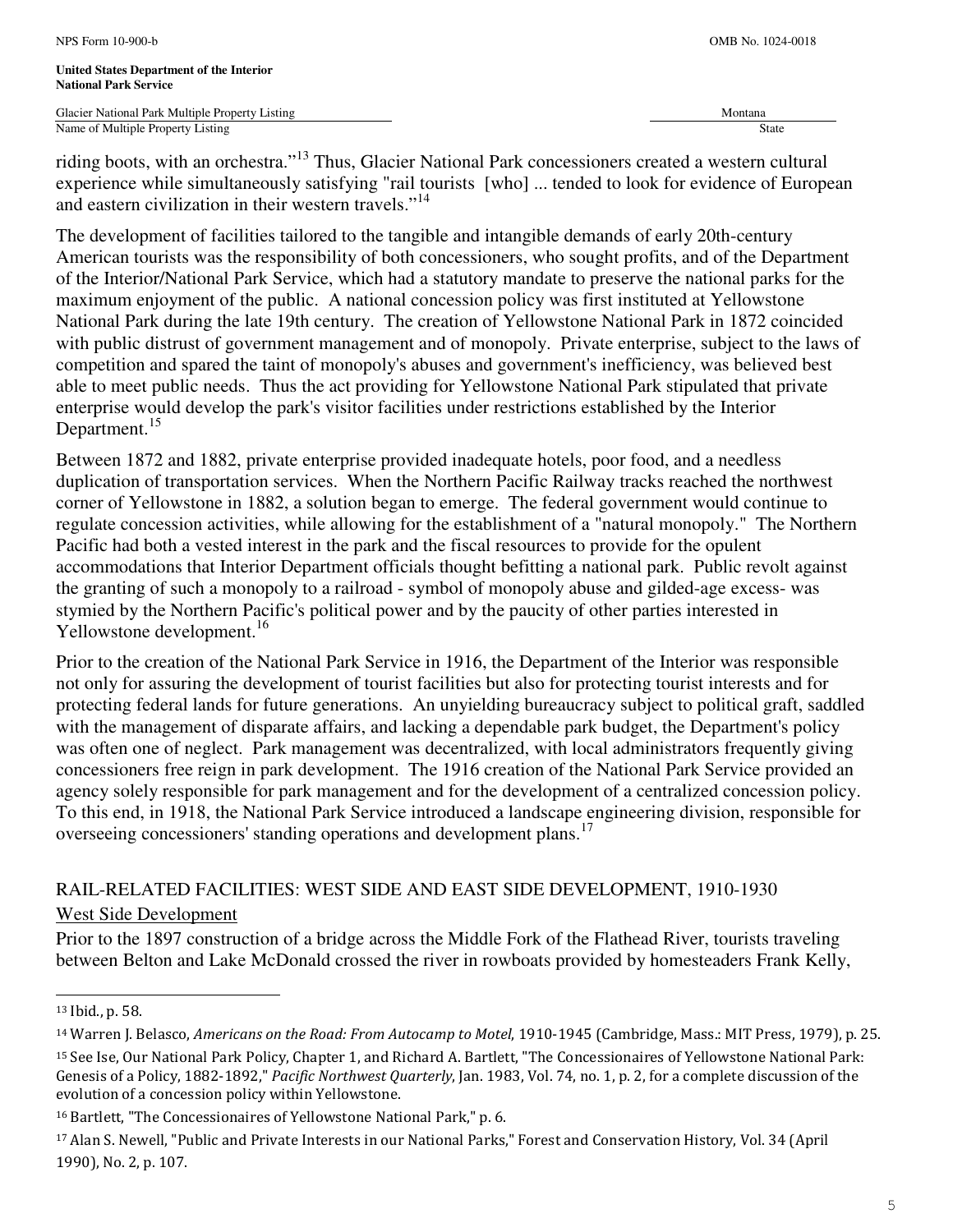H. D. Apgar, and Charlie Howe. They completed their journey to the foot of the lake in wagons or buckboards.<sup>18</sup> At least two early entrepreneurs, Dow and Apgar, provided stage service between the Belton Hotel and Lake McDonald. Apgar's wagon was "painted red with a lot of gold on it. It kind of looked like a circus wagon."<sup>19</sup>

[*One of the earliest uses of a steam boat in the area was by*] George Snyder, [*who*] had begun operating the 40-foot steam boat in approximately 1898. Prior to that time visitors used a rowboat to travel from Apgar to the upper-lake facilities. Between 1906 and 1911, Kelly introduced three gas-powered launches, two with a 25-person capacity and one with a 100-person capacity.<sup>20</sup>

[*In addition to the use of boats for transportation,*] recreation opportunities associated with [*early 1900*] accommodations included boating on Lake McDonald, guided fishing trips to nearby lakes, and white-water trips from West Glacier to Bad Rock Canyon. A "very big pier that went way out into the lake," a storehouse with camping supplies, and a big hay warehouse" were all located in Apgar. $^{21}$ 

[*In terms of lodging,*] the principal post-1910 development was the Lewis Glacier Hotel (now the Lake McDonald Lodge), built in 1913-1914 on the site of the original Snyder Hotel.<sup>22</sup> [*The hotel was able to boast about*] recreation opportunities [*that*] included boat trips on Lake McDonald, and guided pack trips to Avalanche Lake, Sperry Glacier, and over Gunsight Pass to the eastern side of the park.

# East Side Development

L

Louis W. Hill's role in the establishment of Glacier National Park remains an issue of historical debate. His significant role in developing an elaborate accommodation-recreation system on the east side of Glacier National Park, however, is unquestioned.<sup>23</sup> Moreover, the need to increase passenger travel meshed well with Hill's long-standing interest in the West generally and in the Glacier region in particular.

The success of the passenger trade was dependent upon adequate lodging, transportation, and recreation facilities within the park. The Great Northern's role quickly escalated from that of providing rail transportation to the park to that of primary concessioner. The Department of the Interior had long maintained that tourist facilities belonged in the hands of private enterprise. The Great Northern proved to be the only enterprise with adequate financial resources and sufficient pecuniary interest to invest heavily in Glacier's development. As one writer has suggested, "the Great Northern adopted the Park as its own."<sup>24</sup>

<sup>18</sup> Mrs. William Haworth, interviewed by Lewis Sabo, Feb. 20, 1979, OHC, Ruhle Library, West Glacier, MT. <sup>19</sup> Ibid.

<sup>20</sup> Living History Resource Data, Mrs. Ida Mae Snyder, Ruhle Library, West Glacier, MT; HRA, Historic Resources Study, Glacier National Park and Historic Structures Survey, Part I, p. 73; "Annual Report to the SI, 1911," p. 11, Superintendent's Annual Reports, GNPA, Ruhle Library, West Glacier, MT.

<sup>21</sup> Henderson interview, Aug. 25, 1977, OHC, Ruhle Library, West Glacier, MT.

<sup>&</sup>lt;sup>22</sup> The original Snyder Hotel was located on the site of the dining room of the current facility. Analysis of photos of the Snyder Hotel suggests that it could have been incorporated into the lodge structure; McDonald, Historical Preservation Architectural Guide, Lake McDonald Lodge, Figure 1.

<sup>&</sup>lt;sup>23</sup> See, for example, HRA, Historic Resources Study, Glacier National Park and Historic Structures Survey, Part I.

<sup>&</sup>lt;sup>24</sup> HRA, Historic Resources Study, Glacier National Park and Historic Structures Survey, Part I, p. 6; Hidy, et al., The Great Northern Railway, p. 124; Tom Dillon, Over the Trails of Glacier National Park (Minneapolis: Great Northern Railway, c. 1912), p. 6.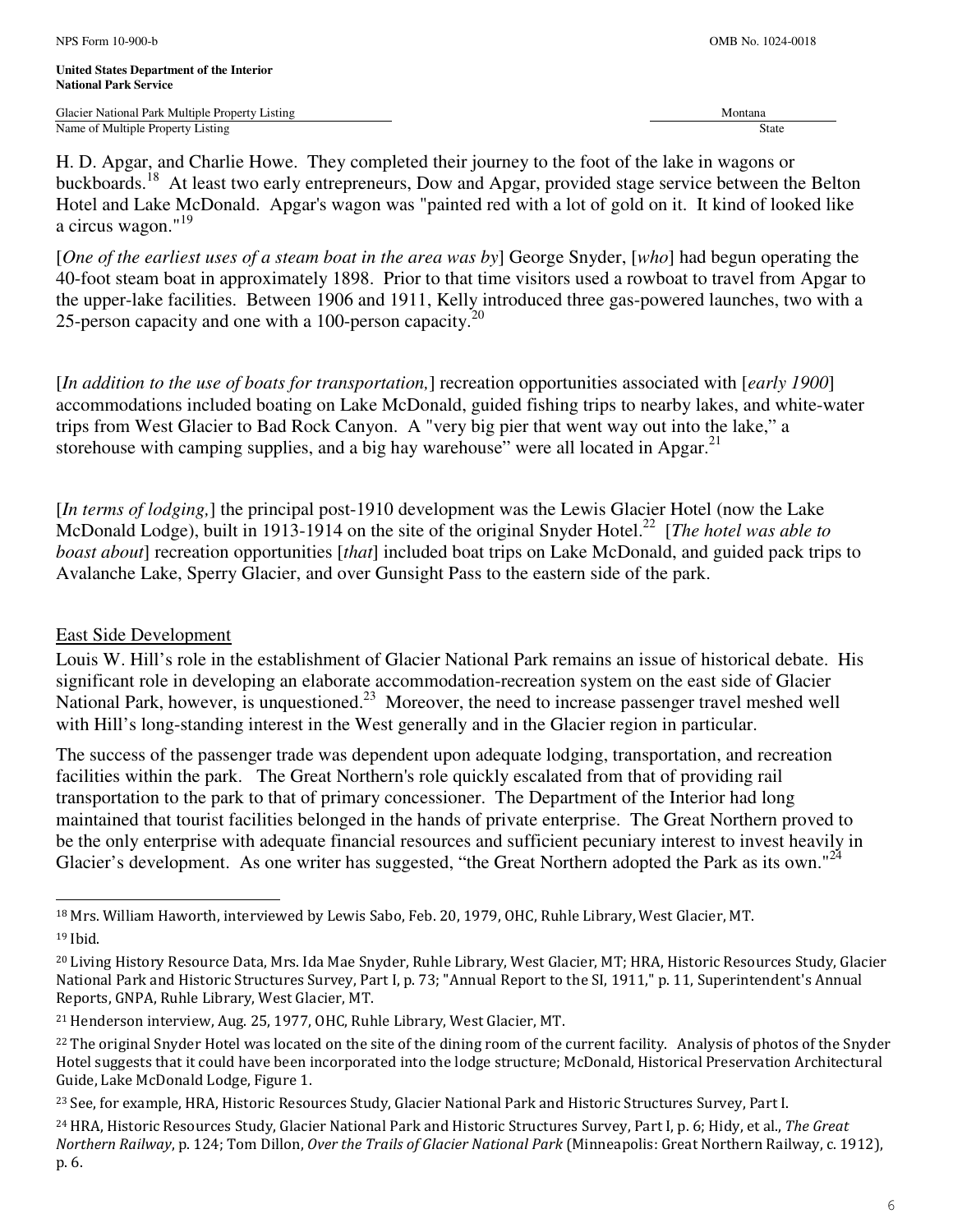Four years after passage of the Glacier National Park enabling legislation, the Great Northern Railway Company had constructed an elaborate European style hotel-trail-chalet network valued at over two million dollars.<sup>25</sup> This development was concentrated on the east side of the Continental Divide...In support of the accommodations network, the Great Northern made Glacier National Park the figurehead of its passenger rail service, extolling Americans to "See America First [via] The Great Northern Railway National Park Route," and embarking on an extensive media campaign to advertise the wonders of "The Park."<sup>26</sup>

The large hotels built at the ends of rail, stage, or coach transportation routes formed the cornerstones of Louis Hill's accommodations network. These hotels were in turn located at the end of boat lines or horse trails that led to tent camps or, by 1914, to backcountry Swiss-style chalet complexes. Bus, boat, and saddle-horse facilities, integral to the accommodations network, were operated by private concessioners veiled subsidiaries or complementary companies who guided guests along Great Northern-maintained trails and roads, and lodged guests at Great Northern hotels.

Rudimentary access to well-appointed facilities highlighted the contrast between western nostalgia and eastern comfort. Many of the tent camps and chalets were accessible only by foot or horseback.

By the summer of 1912, construction of "a number of splendid hotel colonies," located on the original sites of the tent camps, had begun.<sup>27</sup> By 1914, the Great Northern had completed construction of chalets at Two Medicine, Cut Bank, St. Mary, Going-to-the-Sun, (also known as Sun Camp or Upper St. Mary), Many Glacier, Gunsight, and Sperry.<sup>28</sup> Granite, Sperry, and Gunsight were accessible only by foot or horseback. Going-to-the-Sun was accessible by either boat, launched from the St. Mary complex, or by horseback.<sup>29</sup>

A "typical pack trip" … might:

L

go from East Glacier to Two Medicine Chalets via the Mt. Henry Trail [and then] to Cut Bank Chalets. This route was up past Old Man Lake. Then to St. Mary Chalets, located near the Ranger Station, [via] the old Boundary Trail; then by boat to the Sun Chalets at Sun Point - the best of the Chalets. Then Flattop to Sherburne Dam to Many Glacier [with] side trips to Cracker, Grinnell, and Iceberg; then over Swiftcurrent to Granite "to take in the bears"; then either back to Many or down to McDonald via the Packer's Roost trail. [Sometimes] there were up to 180 people and over 200 horses in a party. $30$ 

Although Hill provided only accommodation facilities, the links in his network were filled by transportation and tent-camp concessioners who "enjoyed a close working relationship" with Great Northern officials.<sup>31</sup> During the 1920s, the Park Saddle Horse Company, the exclusive saddle horse concessioner, supported the hotel-trail-chalet network with tent camps at Goathaunt, Red Eagle, Cosley (Crossley) Lake, and Fifty

<sup>25</sup> In 1915, the Great Northern Railway created the Glacier Park Hotel Co., a subsidiary responsible for Glacier Park management. The name was later changed to the Glacier Park Co., HRA, Historic Resources Study, Glacier National Park and Historic Structures Survey, Part I, p. 71.

<sup>&</sup>lt;sup>26</sup> Hidy, et al., The Great Northern Railway, p. 124; Ober, "Enmity and Alliance;" Nora Spanish, interviewed by Francis W. Welling, OHC, Ruhle Library, West Glacier, MT; HRA, Historic Resources Study, Glacier National Park and Historic Structures Survey, Part I, pp. 81-82.

<sup>27</sup> Dillon, Over the Trails in Glacier National Park.

<sup>&</sup>lt;sup>28</sup> After its inaugural season of 1913, Gunsight Chalet was destroyed by an avalanche and was never rebuilt.

 $^{29}$  A set of railroad tracks led down into the water next to the dock at St. Mary Chalet. A wagon on the tracks hauled luggage off and on to the launches; Frank Harrison, interviewed by Cynthia Mish, August 1, 1975, OHC, Ruhle Library, West Glacier, MT.

<sup>30</sup> Monroe and Monroe interviews, OHC, Ruhle Library, West Glacier, MT.

<sup>31</sup> Howard Hays, president Glacier Park Transport Co., to J. R. Britton, Traffic manager, Intermountain Transportation Co., November 7, 1938, Folder 38-1, GNPA, Ruhle Library, West Glacier, MT.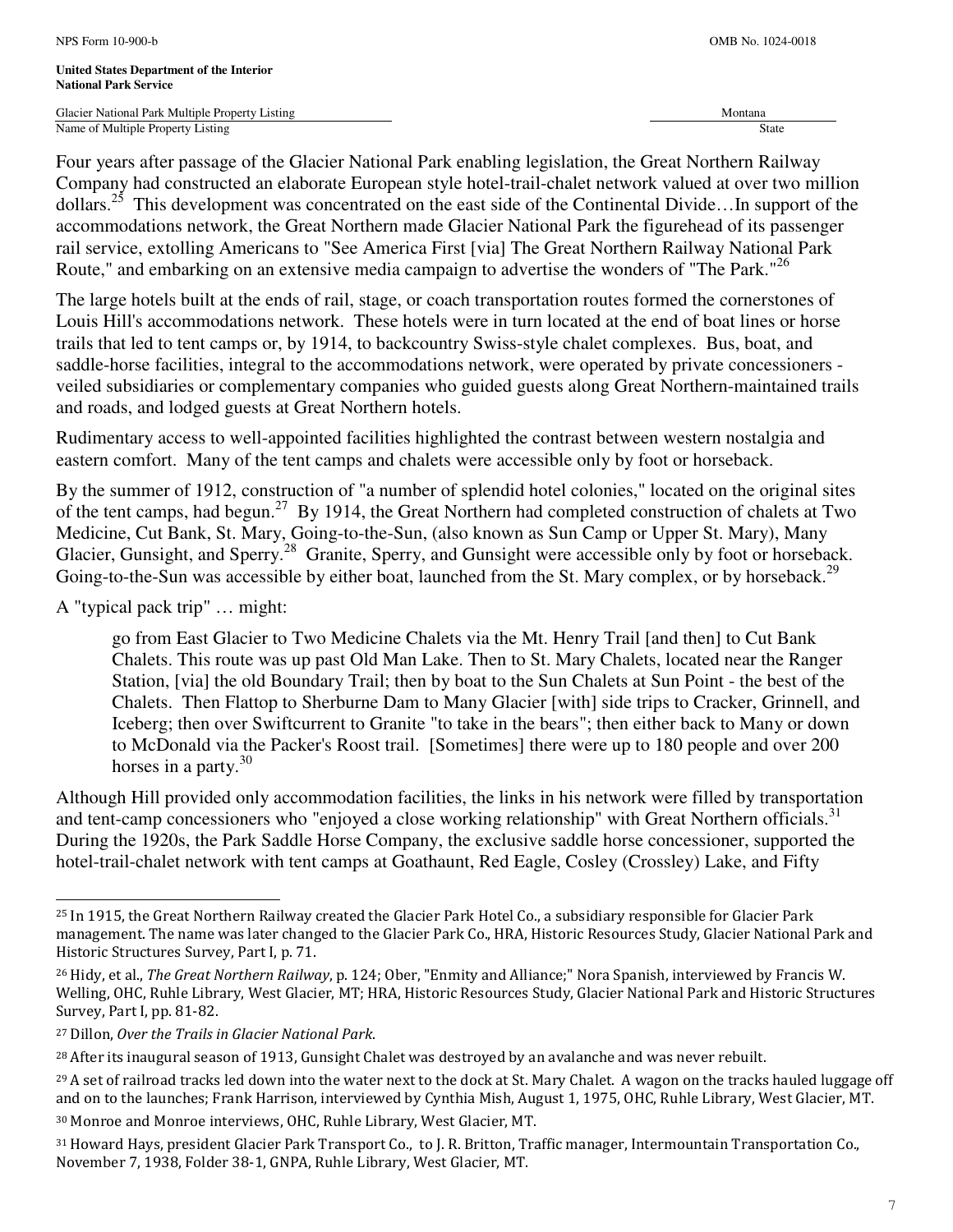j.

Additional post-1914 resources included boat facilities for the cruiser International and Goathaunt Camp, developed by private entrepreneur H. H. Hanson between 1918 and 1927. This latter camp consisted of "a tourist supply station at the south end of Lake Waterton for the sale of lunch stuffs, cigars, tobacco and other tourist supplies and to maintain a few tents for the furnishing of sleeping accommodations to tourists." A boat landing was constructed of the "old logs lying on the shore of the lake and ... the dry small timber down on the mountain side."<sup>32</sup> By 1923, the complex had been expanded to include permanent kitchen and lodging facilities. Facilities associated with the International included a boathouse and a small cabin for the launch skipper.

Transportation between accommodation facilities was provided by either foot, horse stage, auto, gasoline launch, or saddle-horse. The Great Northern operated a 64' and a 25' launch on St. Mary Lake, both of which provided boat service between St. Mary Chalet and Going-to-the-Sun Chalets. A 30', 15 person capacity, launch was reserved for "special pleasure trips on St. Mary Lake." Facilities associated with the St. Mary boat service included a boathouse, cradle, track, and winch.<sup>33</sup> The *Little Chief* and the *Sinopah*, built by Captain J. W. "Billy" Swanson with cedar-planked hulls, and an approximately 50-passenger capacity, began operation on St. Mary Lake in the late 1920s. The 73 foot, 250 passenger *International* began operation on Waterton Lake in 1927 and the *DeSmet* first plied Lake McDonald in 1930. Swanson instituted launch service on Two Medicine Lake in 1920; facilities associated with this operation included two boathouses and a pier. Rowboats were available at Two Medicine, Swiftcurrent, and St. Mary.<sup>34</sup>

Between 1911 and 1914, W. A. Brewster offered the east side's primary stage and auto transportation. His three stages between Midvale, St. Mary, and Many Glacier were expanded in 1913 with the introduction of six-passenger Chalmers touring cars to be used exclusively by tourists lodging at Great Northern facilities. Reports of poor service, however, left Brewster vulnerable to competition from rival concessioner Roe Emery who, by 1913, had introduced a fleet of White touring buses. In 1914, Hill granted Emery the exclusive privilege of transporting Great Northern clientele. By 1915, Emery and the newly incorporated Glacier Park Transport Company held sole right to the auto concession service on the east side of the park. Brewster's stage, St. Mary to Many Glacier, however, continued to provide the primary means of transportation during periods of bad weather or poor road conditions.<sup>35</sup> In 1915, the Glacier Park Transport Company had twenty 12-passenger White touring buses and seven, 6-passenger White touring cars, all of which operated between the Midvale Depot, Many Glacier, Two Medicine, and St. Mary.<sup>36</sup> Bus service on Glacier's west side, between Belton and Glacier Hotel, and Belton and Bowman Lake (Skyland Camp) was established by the 1920s.<sup>37</sup>

Boat, stage, and auto service, however, penetrated only the perimeter of the park. Glacier remained "a trail park" during the first two decades, where the "coach-and-four [and] the honking automobile" were seen as

<sup>32</sup> Acting Assistant Director of the Department of the Interior, F. W. Griffith, to W. W. Payne, Feb. 26, 1918, Folder 38-6, GNPA, Ruhle Library, West Glacier, MT.

<sup>33</sup> J. M. Cathcart, Great Northern Railway Company, to J. L. Galen, Supt., Glacier National Park, March 6, 1913, Folder 37-6; Jeffries, Manager Glacier Park Company, to J.W. Emmert, Glacier National Park Superintendent, May 31, 1951, Folder 37-5, both at GNPA, Ruhle Library, West Glacier, MT.

<sup>34</sup> Holterman, Jack, "Boats in Glacier" (unpublished document, no date), GNPA, Ruhle Library, West Glacier, MT.

<sup>35</sup> Superintendent, Glacier National Park, to Roe Emery, June 24, 1914, Folder 37-10, GNPA, Ruhle Library, West Glacier, MT.

<sup>36</sup> Supervisor, Glacier National Park, to the Honorable Secretary of the Interior, Dec. 16, 1915, Folder 37-10, GNPA, Ruhle Library, West Glacier, MT.

<sup>37</sup> Various correspondence, 1914-1923, Folder 37-10, GNPA, Ruhle Library, West Glacier, MT.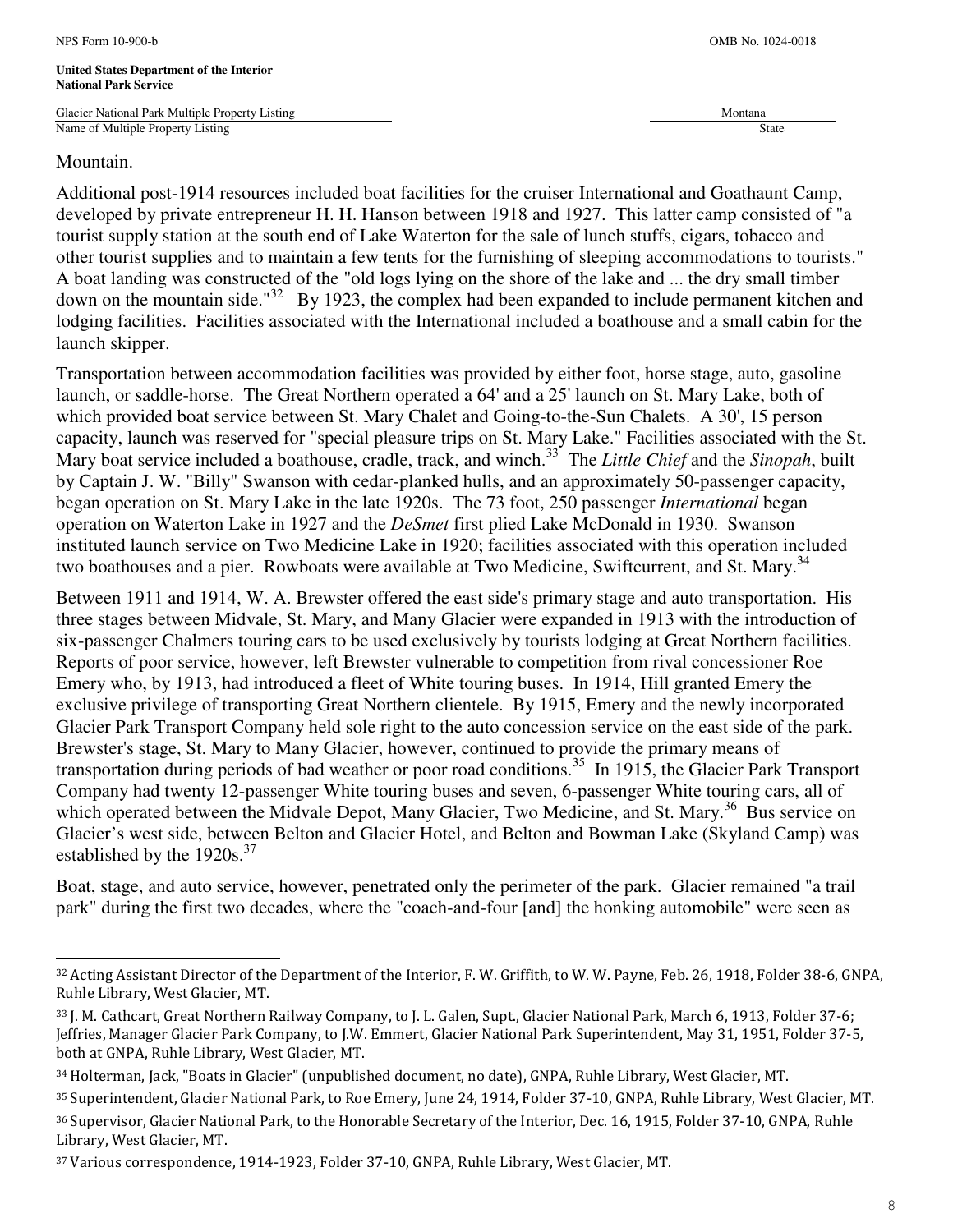j.

Glacier National Park Multiple Property Listing Montana and American control of the Montana Montana Montana Montana Name of Multiple Property Listing State

incongruous elements.<sup>38</sup> In 1915, 17 separate concessioners supplied saddle horses and guides for backcountry trips. The newly formed National Park Service consolidated the saddle horse operators in 1916 by ordering that "the saddle and pack horse transportation service in the reservation be handled by one company" and declining to renew outstanding concession permits.<sup>39</sup> George Noffsinger of the Park Saddle Horse Company became the sole concessioner, eventually accumulating more stock "than all of the other National Parks combined [approximately 1000 head]."<sup>40</sup> Despite these numbers, saddle-horse shortages were occasionally "acute ... due to unprecedented demand for large numbers by camping parties."<sup>41</sup>

Louis Hill's Great Northern-financed park concessions operated under little control from the Department of the Interior between 1911 and 1916.<sup>42</sup> The railroad's willingness to invest heavily in the park's concessions was seen by the Department of Interior as benefiting congressionally mandated park goals. Limited congressional funding, primitive communication lines between the east and west sides, and a lack of a clearly stated national concession policy also resulted in the Great Northern's ability to operate in Glacier with virtual impunity.<sup>43</sup> The Great Northern offered an accommodation-transportation-recreation network "appropriate" to a national park and provided the east-side transportation infrastructure necessary to park administration.

World War II effectively stalled park development and NPS demands upon concessioners. Gas rationing measures limited private travel and suspended all sightseeing transportation operations.<sup>44</sup> The Glacier Park Company, the Park Transport Company, and the Park Saddle Horse Company were thus granted permission to suspend those operations deemed economically unfeasible. Although the high mountain tent camps and all sight-seeing trips- either by boat or tour bus - were closed or canceled in 1942, alternate chalet and hotel

<sup>38</sup> Dillon, Over the Trails of Glacier National Park, p. 6.

<sup>40</sup> "Annual Report to the SI, 1920," p. 4, Superintendent's Annual Reports, GNPA, Ruhle Library, West Glacier, MT.

<sup>41</sup> Superintendent Glacier National Park to the Hon. Franklin K. Lane, August 18, 1919, Folder 39-1, GNPA, Ruhle Library, West Glacier, MT.

 $42$  For a complete discussion of the interdependent relationship between park and Great Northern officials see Michael G. Schene, "The Crown of the Continent: Private Enterprise and Public Interest in the Early Development of Glacier National Park, 1910-17," Forest Conservation History, April1990, Vol. 34, No.2, pp. 69-75.

<sup>43</sup> "Annual Report to the SI, 1917," p. 17, Superintendent's Annual Reports, GNPA, Ruhle Library, West Glacier, MT.

Not all east-side concessionaires escaped regulation to the same degree. The 1916 decision to combine all horse concessions clearly reflected the nascent NPS's desire to create more manageable and presumably more efficient monopolies. Similarly, the NPS's displeasure with H. H. Hanson's Goathaunt facilities reflected the NPS's increased control over the nature of park facilities. In 1919, the NPS denied Hanson's request to expand his operation on the grounds that "we want to study the development of this region in its relation to improvements already made on the east and west sides of the park before proceeding with any further development of the northern section of the park." However, in 1920 a permit was granted for the construction of permanent kitchen and lodging facilities. By 1923, the NPS rued its decision:

It might have been better not to have granted the concession until we could get somebody in there who could deliver the goods in better shape than Mr. Hanson. You will realize that our disinclination to take radical action by canceling the permit instead of giving him additional time is due to the fact that, as experience has shown in other Parks, these old-timers always raise the cry that they are the pioneers and are held down by the Park Service. [Yet], Mr. Hanson only has a five-year permit, expiring in 1925, [and] we think the situation will take care of itself eventually.

Horace M. Albright, Acting Director of the National Park Service, to W. W. Payne, Superintendent Glacier National Park, May 2, 1919, Folder 38-6; Amo Cammer, Acting Director of the National Park Service, to J. Ross Eakin, Superintendent Glacier National Park, August 14, 1923, Folder 38-6, both in GNPA, Ruhle Library, West Glacier, MT.

<sup>44</sup> Howard H. Hays, President, Glacier Park Transport Co, to A.J. Dickinson, Great Northern Railway, June 8, 1942, Folder 38-2, GNPA, Ruhle Library, West Glacier, MT.

<sup>39</sup> Superintendent of National Parks to all Saddle-horse Concessionaires, n.d. (c. Feb. 1916), Folder 39-1, GNPA, Ruhle Library, West Glacier, MT.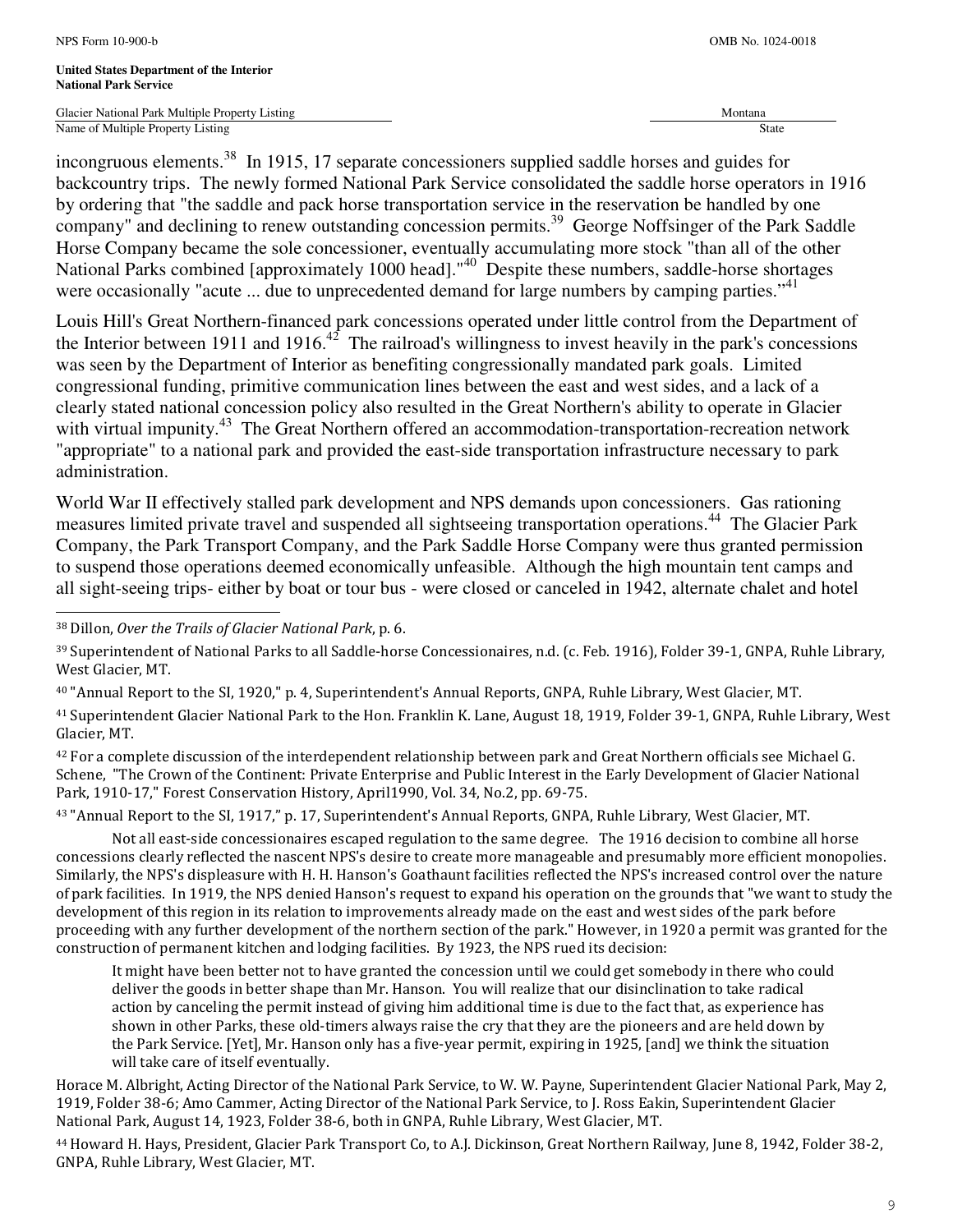facilities, bus service between railheads and hotels, and day saddle trips remained available. Following three seasons of dismal visitation, most of these limited services were also cancelled and only the Rising Sun Coffee Shop and Cabin Camp and the Lake McDonald boat rental concession remained open.<sup>45</sup>

The Park Saddle Horse Company and the Cut Bank, Going-to-the-Sun, and St. Mary chalet complexes, already challenged by the depression and the increased popularity of auto-related recreation and accommodations, did not survive the war curtailments.  $46$  In mute testimony to the demise of Hill's rail/trail network, the Park Saddle Horse Company ceased operation and all three chalets were razed in the late 1940s. The "largest saddle horse operation in the world ... [with] guides who knew the trails thoroughly and were lavish with their home spun yarns around the evening campfires" was replaced by a variety of smallscale operators who, due both to the breakdown in the chalet network and the increased speed with which travelers toured the parks, concentrated on short day trips.<sup>47</sup>

The Glacier Park Transport Company, purchased by experienced transport concessioner Howard Hays in 1927, was also affected by increased auto traffic, the depression, and World War II travel restrictions. Ironically, Hays "when [he] bought out the bus line, in effect bet \$400,000 that [Glacier was] not a trail park." Much anticipated in-park highway development was crucial to Hays' success. Hays, however, also bet that Glacier would remain "a resort park where the majority of visitors are more quality conscious than price conscious." Hays cultivated this clientele by advertising heavily in rail journals and avoiding advertisements in the AAA, Auto Clubs, and State Highway Commission publications.<sup>48</sup> Yet as highway development sped the displacement of Glacier's traditional rail clientele (dependent upon leased transportation) with the auto tourist, Hays' investment began to falter. In 1955, Hays sold the Park Transport Company to the Glacier Park Company.<sup>49</sup>

Boat facilities, though no longer critical links in the park's transportation network, were expanded to accommodate the recreation demands of the increasingly numerous auto tourist. By the mid-1940s, the Glacier Park Boat Company, the Glacier Park Company, and the Glacier Park Transport Company operated boats on Lake McDonald, Two Medicine, and Waterton lakes. Vessels constructed post-World War II included the *Morning Eagle*, cedar-planked with a 65-passenger capacity, which began operation on Lake Josephine in 1945, and the mahogany- planked, 40-passenger capacity *Red Eagle*, built by the Stan Craft Boat Company in 1957 and operated on St. Mary Lake. The construction of a new dock at Rising Sun to accommodate the *Red Eagle* allowed for the removal of the deteriorating Sun Point dock.<sup>50</sup>

[*Non-lodging related concessions within the Park were*] *always an important aspect of the Park's operation.* 

L

<sup>45</sup> Memorandum, Noble J. Wilt, Acting Director, Park Operators Division, to the Superintendent, Glacier National Park, June 25, 1942, Folder 38-2; J. W. Emmert, Superintendent, Glacier National Park, to Howard H. Hays, President, Glacier Park Transport Company, June 8, 1945, Folder 38-3, both in GNPA, Ruhle Library, West Glacier, MT.

<sup>46</sup> In 1926, 26 percent of park visitors leased the Park Saddle Horse Company horses and guides. Many of these tourists had also stayed at the chalets. In 1940, only 3 percent of park visitors used those same facilities. E. T. Scoyen, Superintendent, Glacier National Park, to the Director, National Park Service, February 28, 1933, Folder 33-4; Annual Financial Reports, 1926- 1940, Park Saddle Horse Company, Folder 33-4, both in GNPA, Ruhle Library, West Glacier, MT.

<sup>47</sup> Lon Garrison, "Feature Story on Park Saddle Horse Company, Glacier National Park," 1945, Folder 39-7, GNPA, Ruhle Library, West Glacier, MT.

<sup>48</sup> Howard H. Hays to E. T. Scoyen, Superintendent Glacier National Park, April 30, 1938, Folder 38-1; Howard H. Hays to J. R. Britton, Traffic Manager, Intermountain Transportation Co., November 7, 1938, Folder 38-1, both in GNPA, Ruhle Library, West Glacier, MT.

<sup>&</sup>lt;sup>49</sup> The Great Northern, though retreating from Glacier, believed that a concession package guaranteeing monopoly over park activities would be more attractive to perspective buyers.

<sup>50</sup> Holterman, "Boats in Glacier."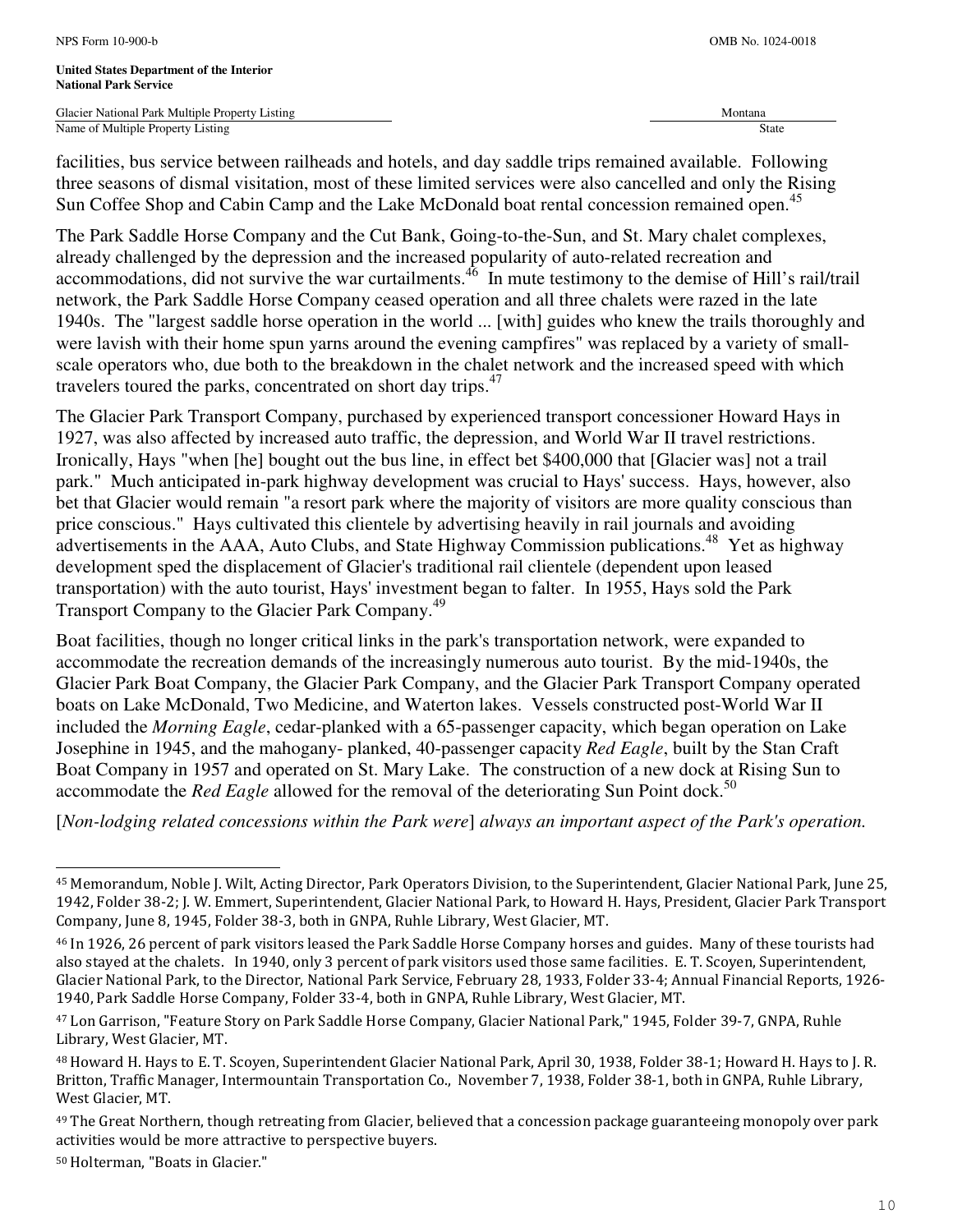In 1946, NPS Director Newton B. Drury wrote:

the National Park Service hopes to select concessioners that are amply financed to install the facilities, are able to conduct the business in a sound manner, will work closely with the National Park Service and have sympathy for and understanding of its policies and its obligations to serve the public. $51$ 

Such ideal concessioners were not, however, expected to invest without "a reasonable expectation of fair earnings and the ultimate amortization of their interests."<sup>52</sup>

The search for balance between private profit and public service dominates the history of concessions within Glacier National Park. Anticipating public demand and serving public needs was a mandate of the NPS and was in the best interest of those private entrepreneurs who risked federal interference, a short travel season, and constant flux in American travel patterns in hopes of realizing a profit. The nature and pace of concession development within Glacier National Park thus provides a stage for the study of the appeal of the American West, changes in travel patterns, the ongoing and much-documented debate between development and conservation interests, and the relationship between federal custodians and private entrepreneurs.

West-side development, prior to creation of the park and full development of an eastern rail clientele, was primitive in design and services offered. This ambiance, "western" yet not self-consciously so, was dictated not only by the limited funds of the private developers, but also by limited transportation means and the nature of the local clientele. On the park's east side, the Great Northern, with the full support of the Interior Department, consciously created a western experience of horses, Indians, and isolated destinations, suitable to the eastern travelers' nostalgic journey into the vanishing American West. European comforts, also demanded by the predominantly wealthy clientele, tempered the rustic theme. Delivered to this preindustrial haven by the symbol of the Industrial Age, rail clientele provided a captive (and thus profitable) audience for Louis Hill's rail/trail, hotel/chalet network.

As the auto tourist, independently mobile and possessing limited funds, replaced the captive and wealthy clientele, the nature of the accommodation/transportation/recreation infrastructure evolved. This evolution was prompted both by an increasingly powerful National Park Service "obligated to serve the public" and by the inevitable conclusion of the principal concessioner that its rail network was no longer profitable. Post-1930 development of low-cost, car-camp facilities thus clearly represented the "new" traveling public, more interested in economy' less interested in European comfort or expensive western nostalgia. Spaceefficient motels replaced the cabin camps that only twenty years earlier had supplanted the vaulted ceilings, "wasted lobbies," and endless hallways of the railroad hotels. Time-intensive trail trips were rendered obsolete. Nightly limits were imposed at most Glacier facilities and tourists- once encouraged to "spend the whole summer<sup>"53</sup> - were encouraged to tour the park quickly, and to stay at entrance or out-of-park accommodations.

Although this evolution was ultimately dictated by the demands of the traveling public and the pecuniary interests of the concessioners, it was also closely controlled by the National Park Service. Glacier superintendents first warned of the impending flood of auto travelers in the 1920s and called for the completion of cabin camps, campstores, and cafeterias in time for the opening of the Theodore Roosevelt and Going-to-the-Sun highways. The Great Northern acquiesced to these demands after rail travel dropped dramatically and after a private consulting firm indicated that the railroad's accommodation network no

j.

<sup>51</sup> Report of the Director, NPS, to SI, 1946, p. 317.

<sup>52</sup> Ibid., p. 312.

<sup>53</sup> Stephen Mather quoted in Ise, Our National Park Policy, p. 198.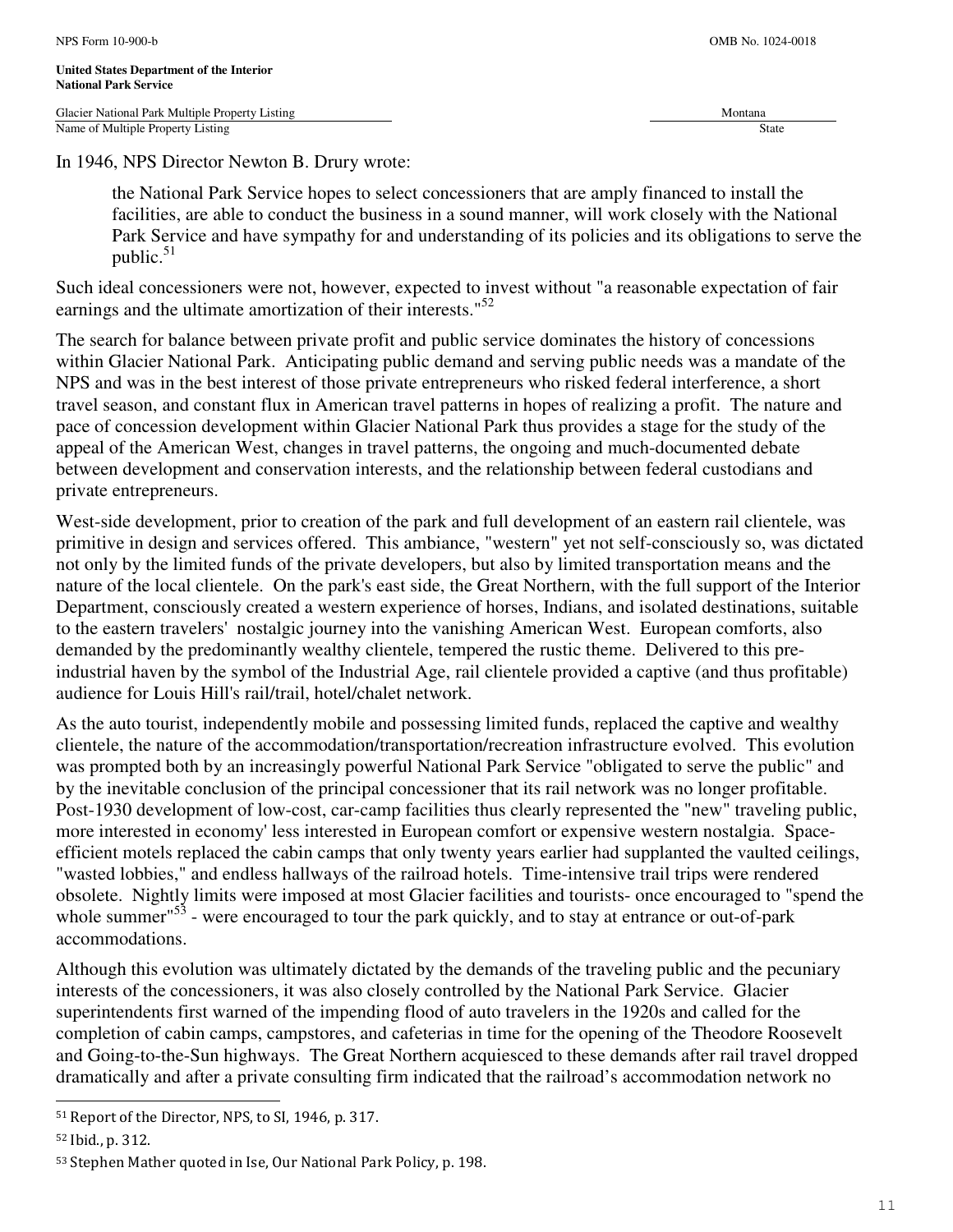j.

Glacier National Park Multiple Property Listing Montana and American control of the Montana Montana and Montana Name of Multiple Property Listing State

longer reflected market conditions. Similarly, the National Park Service demanded an increase in tourist facilities to accommodate increased tourist traffic and sought concessioners able to make the needed investment and interested in doing so.

In response to increased public outcry that the national parks were becoming more playground than nature refuge, the NPS also struggled to enact a policy accommodating both preservation and development interests. Architectural requirements increasingly stressed the unobtrusive and the serviceable. Sites of scenic splendor, once actively sought by concessioners with the approval of the NPS, were increasingly dismissed in favor of building sites less disruptive of the natural landscape. National Park Service and concessioner advocates of varied recreational opportunities - often equated with circus attractions increasingly debated with public and private advocates of limited development.

The stream of tourists entering the park by rail, by automobile, and in ever-increasing numbers provided the link between phases of infrastructure development. Mutually dependent NPS administrators and concessioners struggled to accommodate, transport, and amuse this stream in a manner that both allowed for private profit and reflected varying philosophies on the purposes and needs of a national park.

# **Ammendment:** J.W. Swanson and the Development of Boat Concession Operations

The use of wooden boats in Glacier National Park for transportation and tourism was a natural extension of the existing boat culture on nearby Flathead Lake. The use of boats for transport from one end of the Flathead Lake to the other provided a vital link between the two major rail lines pushing through Montana. Conquering the northern route through the Rockies in 1892, the Great Northern Railway opened up a vast new territory for accelerated settlement and industry. The Flathead Valley, with its abundant timber, water and moderate climate enticed thousands of people to transplant and take up residence there. One hundred miles south, the Northern Pacific Railway was completed through Missoula in 1883. To transport its cargo north, they built a spur line to the southern point of Flathead Lake at the town of Polson. The Great Northern Railway built a line south from Columbia Falls to the north end of the lake at Somers creating a corridor of commercial traffic along Flathead Lake requiring the use of larger steamships and tug-boats. Most of this commercial traffic was freight-related to logging and agriculture. As traffic increased, more specialized boat-builders and captains took up residence in the port towns of Somers and Polson. Without the thriving boatbuilding and steam-freight business on Flathead Lake so close to the future site of Glacier National Park, there may not have been such a fine collection of wooden vessels built for the park's burgeoning tourism industry.

The history of boats in Glacier National Park is inextricably entwined with John Swanson. One of the most prolific boat-builders during this golden age of boating on Flathead Lake, John William Swanson went on to transfer his expertise into developing the first park-wide boat concession in Glacier National Park. Born in Troy, Pennsylvania in 1883, he moved to Seattle, Washington in 1898 where he built his first boat at the age of 13. He moved to the Kalispell, Montana area in 1906 and immediately began working in the blossoming boat-building industry on Flathead Lake. The first known boat that he built was the *Flyer* in 1907 followed by the twin-screw, steam logging tug, *Westly Wells* in 1908.<sup>54</sup> That same year he made his first visit to the foot of Lake McDonald and noted "that there was no spot more beautiful in the entire state."<sup>55</sup> Before shifting his focus to boat operations in those majestic glacial lakes though, he earned a strong reputation as a master boat builder for the growing freight traffic running up and down Flathead Lake. He operated his

<sup>54</sup> White, Thain. "A Brief History of the Steamboating on Flathead Lake in Western Montana, and Roster of Flathead Lake Steamers Etc. 1883-1957." Thain White Papers. Archives and Special Collections, Mansfield Library, University of Montana. 55 Phyllis Clark, "Cap'n Swanson—Boat Builder," The Daily Inter Lake, July 19, 1970.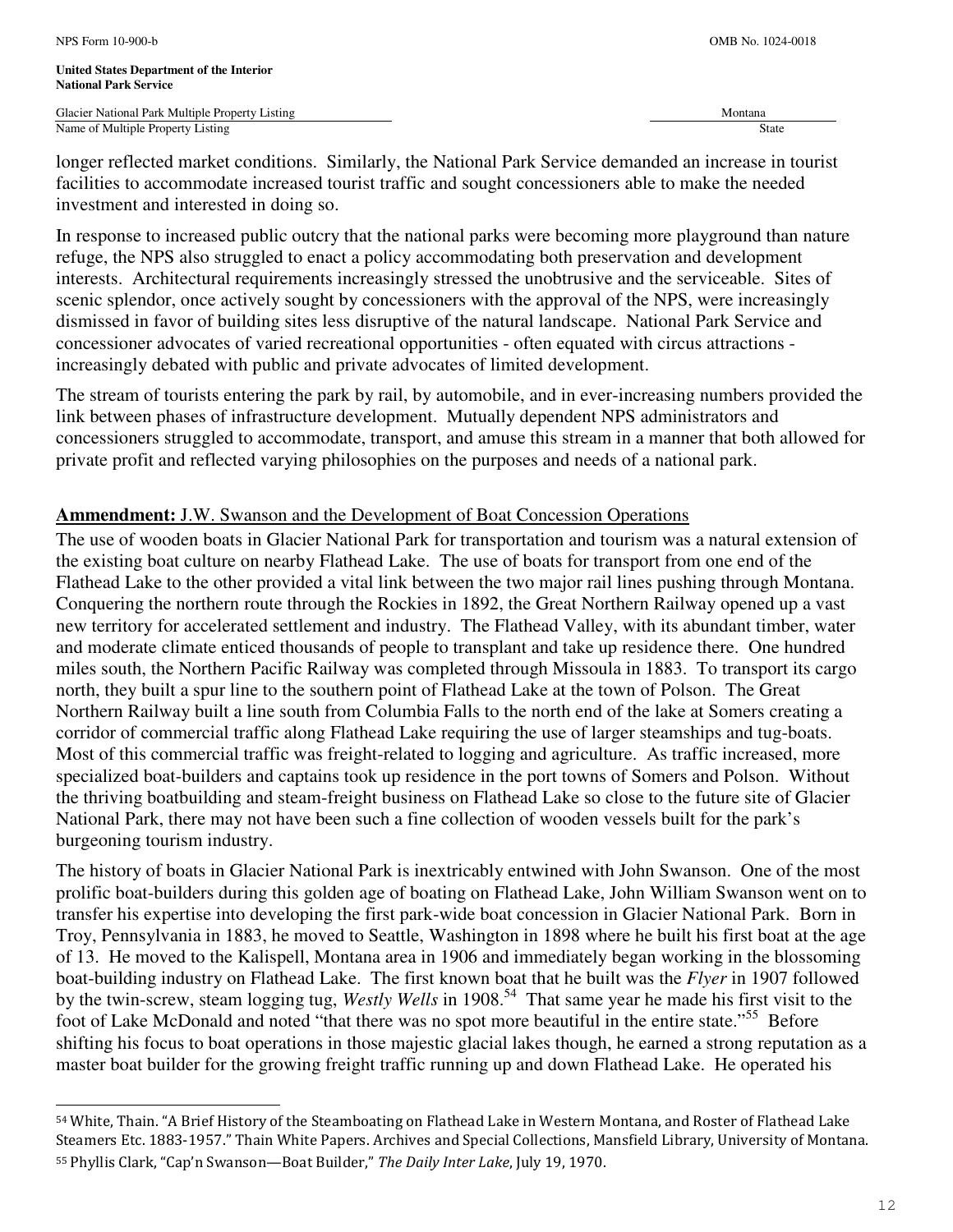own company, the Flathead Boat Construction and Transportation Company. While he may have built more, at least 11 documented boats constructed by Swanson plied the waters of Flathead Lake. Of these Flathead Lake boats, most were steamers used for hauling machinery and timber; none remain.

Swanson's first foray into the boating business in Glacier was construction of the launch *Ethel* in 1911 at Lake McDonald for Frank Kelly and partner Orville Denny.<sup>56</sup> Earlier that year, Kelly and Denny secured a boating concession contract for transporting visitors from the stages at Apgar to the various lodgings at the head of Lake McDonald. Visitors arriving at Belton Station on the Great Northern Railway were ferried across the Flathead River in small boats and transported to Apgar at the foot of the lake via stage coach. They then took the ten mile cruise to cabins and lodges operated by Kelly or George Snyder at the head of the lake.

As tourism to the park increased and a newly completed road along Flathead Lake began phasing out the need for boat transportation there, Swanson focused on broadening his boat business in Glacier. He transported one of his large Flathead Lake boats, the *City of Polson*, to the park in 1915, via the Flathead River and McDonald Creek. The epic journey up river proved Swanson a man of great skill and ingenuity; he and a crew of six men took two weeks to navigate about 60 miles of rapids, rocks, and sand bars and deliver the boat to Lake McDonald.<sup>57</sup> Once there, he dry-docked the boat, added ten feet to its length and rechristened it, *Lewtana*. It was contracted out by Kelly and John Lewis, owner of the Lewis Hotel (now Lake McDonald Lodge). The 71-ft. launch was capable of carrying over 100 passengers and operated through the summer of 1929 transporting tourists and baggage from Apgar to the variety of accommodations at the head of the lake.

The Glacier Transport Company, a transportation concession started in 1914, assumed the launches at Lake McDonald in 1929, and soon commissioned Swanson to construct one vessel to replace the entire ageing fleet. The scuttling of the *Lewtana* in 1929, along with the rest of the Lake McDonald fleet proved a significant moment in the park's history as construction of the Going to the Sun Road was well underway and visitors used boats less for transportation and more for short sight-seeing cruises. The road had reached the Lewis Hotel at the head of Lake McDonald by 1921, depleting business from the tourist launches at Apgar. Swanson completed the 56-ft. new passenger launch, *DeSmet*, at his shop in Kalispell in a mere six weeks, and transported it by truck to the park for the 1930 season.<sup>58</sup> With visitors able to either drive or take a bus to the Lake McDonald Lodge, the *DeSmet* was used for scenic boat cruises with interpretive commentary; a role it continues to serve to this day, 85 years after its construction.

Swanson branched out from Lake McDonald to the east side of Glacier in 1916, contracting with the Glacier Park Hotel Company, the tourism subsidiary of the Great Northern Railway, to operate and maintain their 100-passenger launch, *St. Mary*, the smaller 20-passenger vessel, *Glacier*, and build an additional boat for visitor transportation and cruises on St. Mary Lake.<sup>59</sup> The Great Northern Railway received a permit to operate two gasoline launches on St. Mary Lake and began their use in June  $1912<sup>60</sup>$  After spending three L

<sup>60</sup> "The Honorable, The Secretary of the Interior to Acting Superintendent," June 19, 1912. Series "Concessions," 900-02 Contracts and Permits, Unit 006, Folder 1, Glacier National Park Archives, West Glacier, MT.

<sup>56</sup> "History of Boat Operations on Lake McDonald, Glacier National Park." History and Archaeology 1890-1951: Area and Service History, Folder 170-17. Glacier National Park Archives. West Glacier, MT.

<sup>57</sup> This story is told by many sources, but Swanson gives a first person telling in the article, "Cap'n Swanson—Boat Builder," The Daily Inter Lake, July 19, 1970.

<sup>58</sup> Ibid.

<sup>59</sup> Multiple letters detail the business partnership between Swanson and the Glacier Park Hotel Co. Most notable are correspondence concerning the construction the launch, Little Chief, in 1926. "H.A. Noble, General Manager, Glacier Park Hotel Co. to R.R. Vincent, Asst. Superintendent," March 15, 1926, Series "Concessions," 900-02 Contracts and Permits, Unit 007, Glacier Park Hotel Company, Glacier National Park Archives, West Glacier, MT.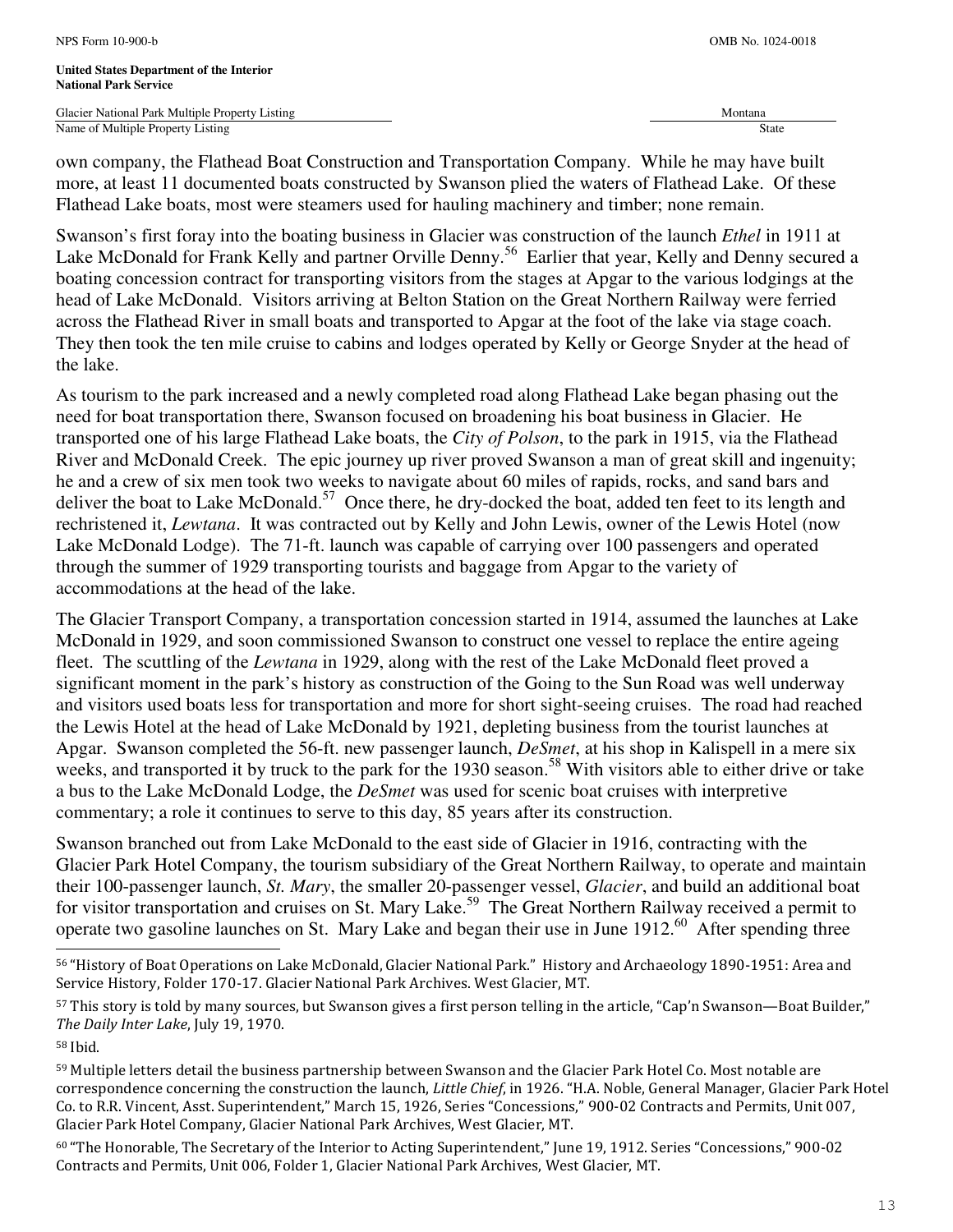Glacier National Park Multiple Property Listing Montana and American control of the Montana Montana and Montana Name of Multiple Property Listing State

seasons assisting the Glacier Park Hotel Company with its St. Mary Lake launches, Swanson set his sights on developing his own boat concession on the lakes located in the east side of the park. He wrote to Superintendent Walter W. Payne on November 4, 1919 with his prospectus: "It is my desire to maintain row boats for hire on Two Medicine Lake, St. Mary Lake, and McDermott (Swiftcurrent) Lake, as well as launches on Two Medicine Lake, during the coming season and a launch on Lake McDermott when facilities there permit."<sup>61</sup> Approval came for a one-year contract, and Swanson began operating his own boat concession in the summer of 1920.

Renewing his concession contract on a yearly term, Swanson went into a prolific period of boat-building, launching seven boats over the next decade. His first boat constructed for use on the east-side of the park was the 36-ft. gasoline launch, *Wymufus* on Two Medicine Lake. Like his other Glacier-inspired boats, the *Wymufus* featured a white oak stem and frames, keel of deadwood fir, and planking made from local cedar.<sup>62</sup> According to Superintendent J.R. Eakin's Annual Report in 1921, the new vessel at Two Medicine Lake "provided popular pleasure and fishing cruise trips to park visitors."<sup>63</sup> In 1925 he launched two more similarly designed 36-ft. vessels at Many Glacier; the *Josephine* (later renamed *Alton* and *Altyn*) went into service on Josephine Lake and the *Grinnell* began operating on Lake McDermott (soon to be renamed Swiftcurrent Lake) next to the Many Glacier Hotel.<sup>64</sup> The two boats operated in tandem taking passengers from the hotel across both lakes but requiring a short 0.2 mile walk to transfer boats. The charge for a round-trip fare was \$0.50.<sup>65</sup> Sadly, none of these 36-ft. vessels survived the harsh mountainous conditions and were scuttled after falling into disrepair by the beginning of the 1940s.

The summer of 1926 proved a banner year for Swanson and boating on Glacier's eastside lakes. He constructed and launched two new 45-ft., 50-passenger vessels; the *Rising Wolf* on Two Medicine Lake and the *Little Chief* on St. Mary Lake. The *Little Chief*, built and operated under contract with the Glacier Park Hotel Company, provided additional capacity alongside the larger, *St. Mary*. <sup>66</sup> The *Rising Wolf* operated as part of Swanson's concession contract providing the primary service alongside the *Wymufus* on busy Two Medicine Lake.<sup>67</sup> The 1920s proved a tourist bonanza in the park as thousands of wealthy Americans from the East Coast made Glacier National Park their summer playground. Boats and horses provided access for the extensive system of backcountry chalets and campgrounds; the addition of new, larger capacity boats to this important tourist and transportation cog yielded improved service for these early enthusiastic intrepid tourists. Tours at the time, similarly to today, lasted from 45 minutes to 1 ½ hours.

The Glacier Park Hotel Company was so pleased with Swanson's work that they commissioned him to build a much larger boat for launch on Waterton Lake, just north of the U.S.-Canada border adjacent to

L

<sup>61</sup> J.W. Swanson to W.W. Payne, Nov. 4, 1919. Series "Concessions," 900-02 Contracts and Permits, Unit 006, Folder 4, Glacier National Park Archives, West Glacier, MT.

<sup>62</sup> J.W. Swanson, "Specification of 36 Foot Boats for Glacier National Park," Series "Concessions," 900-02 Contracts and Permits, Unit 006, Folder 4, Glacier National Park Archives, West Glacier, MT.

<sup>63</sup> J.R. Eakin, "Superintendent's Report 1921," Washington, D.C.: Government Printing Office, 1921.

<sup>64</sup> J.W. Swanson to Asst. Superintendent H.W. Hutchings, March 1, 1925, Series "Concessions," 900-02 Contracts and Permits, Unit 006, Folder 4, Glacier National Park Archives, West Glacier, MT.

<sup>65</sup> Ibid.

<sup>66</sup> Superintendent Kraebel to D.R. Hull, January 12, 1927. Series "Concessions," 901-02 Permits, Glacier Park Hotel Company Launches, Unit 020, Glacier National Park Archives, West Glacier, MT. Applying for approval of "a new boathouse for the auxiliary launch Little Chief acquired last summer…"

<sup>67</sup> Department of the Interior. Transportation Permit, Jan. 1, 1926-Dec. 31, 1926. Series "Concessions," 900-02 Contracts and Permits, Unit 006, Folder 4, Glacier National Park Archives, West Glacier, MT.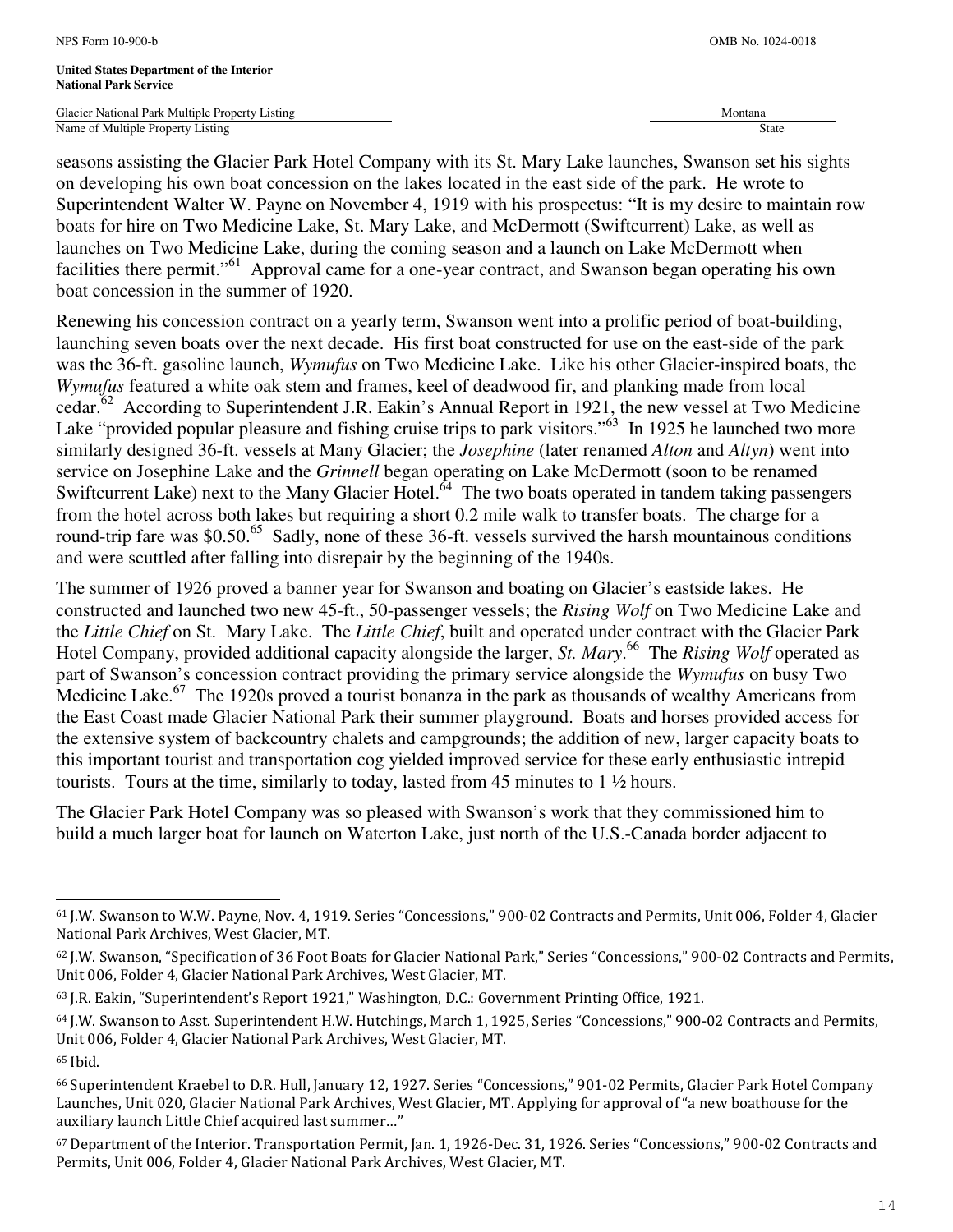Glacier National Park Multiple Property Listing Montana and American control of the Montana Montana and Montana Name of Multiple Property Listing State

Glacier in Waterton Lakes Provincial Park.<sup>68</sup> Work began as the 1926 summer season came to a close with Swanson drawing up plans for a 73-ft. long by 17-ft. beam launch able to carry 250 passengers.<sup>69</sup> The remote location and distance from his shop in Somers, Montana required building a make-shift shop at the head of Waterton Lake in early spring of 1927 that eventually became the vessel's boathouse. Portions of the boat were pre-fabricated in Somers and then transported to Waterton for assembly. The boathouse lacked electricity, so all tools ran off belts attached to a single gasoline engine. While the difficulty in transporting materials to Canada made the task more difficult, the new launch, *International* began carrying passengers during the summer of 1927.

While Swanson built and launched the *DeSmet* for the Glacier Transport Company on Lake McDonald in 1930, his business and boating priorities remained on the east side of the park. He built the 45½ ft. by 11½ ft. beam, *Chief Two Guns* in 1933 to replace the launch *Grinnell* on Swiftcurrent Lake.<sup>70</sup> As with all of his boats, this 60-passenger vessel featured cedar planks on oak frames. At this point in his career, Swanson was 53 years old and had built more than twenty significant boats for both Flathead Lake and Glacier National Park. Because his wife, Emma, struggled with the cold Montana climate in her later years, the Swansons began spending winters in California.

By 1938, Swanson found a couple of local buyers for his boats and the NPS concession contract in Glacier National Park. He wrote to Park Superintendent E.T. Scoyen, "I am recommending Mr. Arthur Burch and Carl Anderson who are planning on taking over my interests and carry on the boat operation in about the same agreement as I have had in the past with the National Park Service."<sup>71</sup> Burch and Anderson, local Kalispell businessmen, saw the great opportunity to assume such an established business operation inside the park. Swanson vouched for the two men, but lamented, "I personally regret leaving the Park as I have had the pleasure of helping to develop the boat business and wish the new owners all the success that you can extend them."<sup>72</sup> Burch and Anderson initially paid \$25,000 to buy out the contract and associated boats, boathouses and other equipment, while Swanson assisted them through the first summer in 1938.<sup>73</sup> The newly renamed Glacier Park Boat Company has operated continually by the same family since that time.

One of the last things Swanson hoped to achieve was to replace the 1925 launch *Altyn* on Josephine Lake with a larger vessel comparable to the newer 1933 launch, *Chief Two Guns* on Swiftcurrent Lake.<sup>74</sup> One problem with the plan was that the capacity of the *Altyn* was 40 passengers while the *Chief Two Guns*  capacity was sixty.<sup>75</sup> The boats were to serve in coordination with each other with the *Chief Two Guns* stationed in Swiftcurrent Lake and *Altyn* on Lake Josephinne. After passengers disembarked from one, they would hike a short distance between the lakes to the other. However, the passenger capacity difference

j.

<sup>68</sup> In 1934, Waterton Lakes Provincial Park and Glacier National Park became the world's first designated International Peace Park.

<sup>69</sup> Swanson, J.W. "Specifications for 250 capacity Launch," Feb. 23, 1927. Series "Concessions," 900-05 Correspondence, Unit 011, Folder 4, Glacier National Park Archives, West Glacier, MT.

<sup>70</sup> Letter from Superintendent E.T. Scoyen to Director NPS, Nov. 2, 1934. Series "Concessions," 900-05 Correspondence, Unit 011, Folder 4, Glacier National Park Archives, West Glacier, MT.

<sup>71</sup> J.W. Swanson to E.T. Scoyen, April 9, 1938. Series "Concessions," 900-05 Correspondence, Unit 011, Folder 4, Glacier National Park Archives, West Glacier, MT.

<sup>72</sup> Ibid.

<sup>73</sup> J.W. Swanson to Dept. of Interior, June 7, 1938. Series "Concessions," 900-05 Correspondence, Unit 011, Folder 4, Glacier National Park Archives, West Glacier, MT.

<sup>74</sup> J.W. Swanson to Superintendent E.T. Scoyen, Oct. 1934. Series "Concessions," 900-05 Correspondence, Unit 011, Folder 4, Glacier National Park Archives, West Glacier, MT.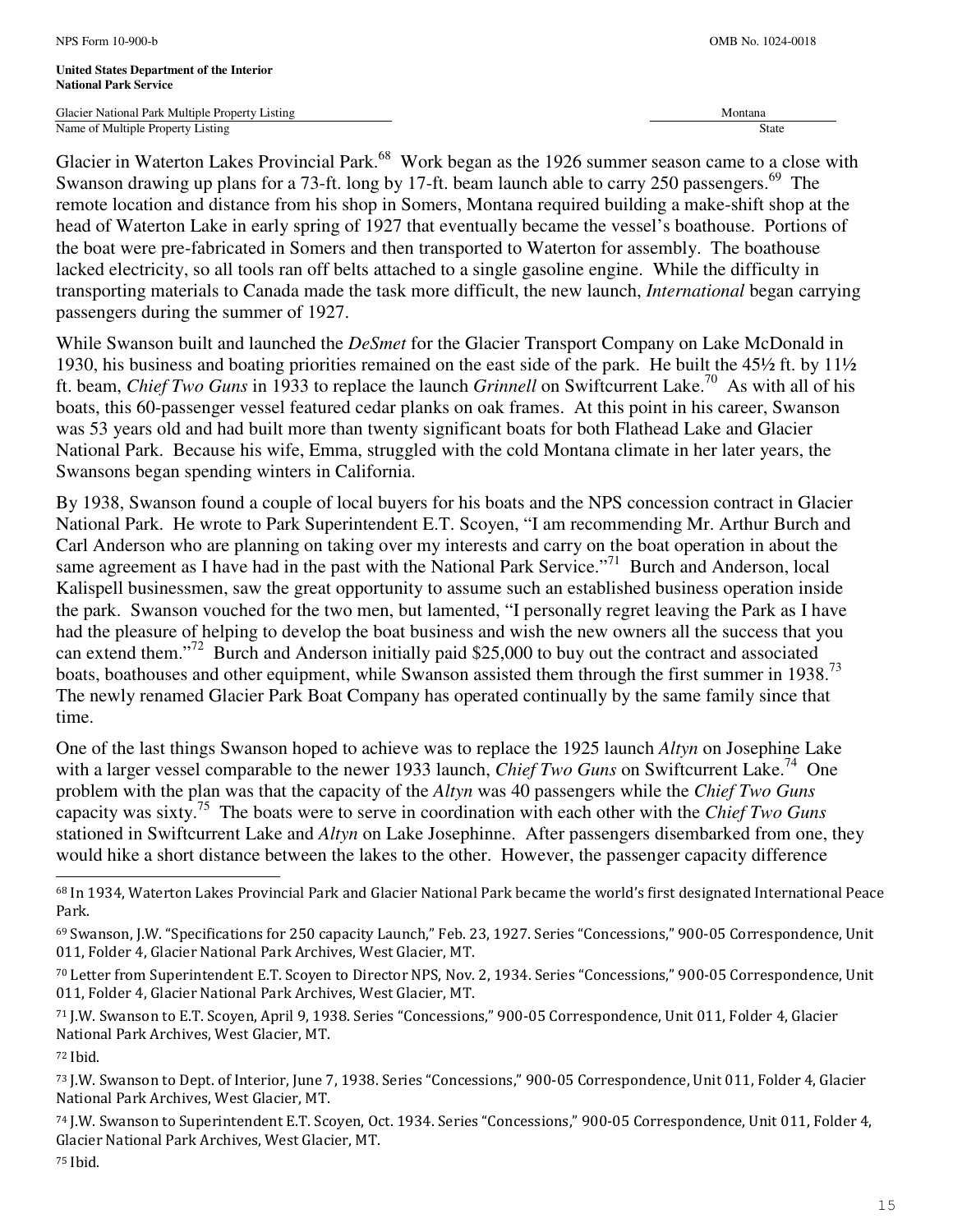j.

**United States Department of the Interior National Park Service** 

Glacier National Park Multiple Property Listing Montana and American control of the Montana Montana and Montana Name of Multiple Property Listing State

between the two boats precluded all the passengers fitting onto the smaller boat. According to Burch's grandson, Art Burch, Jr. Swanson planned to help build a replacement boat as part of the business transition. Unfortunately, World War II delayed such plans as Swanson supervised shipyards on Terminal Island in Los Angeles Harbor. Toward the close of the war, Swanson returned to Montana and co-built with Burch the 45-ft. cedar plank and oak frame vessel, *Big Chief*. <sup>76</sup> The *Chief Two Guns* moved up to Josephine Lake and the *Big Chief* operated on Swiftcurrent Lake from its 1945 launch until 1961 when it too moved to Josephine Lake, rechristened *Morning Eagle*. It continues to operate on Josephine Lake to this day with all repairs done in its boathouse at the foot of the lake.

During World War II, the Glacier Park Hotel Company struggled with the cost of maintaining its St. Mary fleet and competing with the new bus fleet driving the Going to the Sun Road; in 1941, they wrote to Superintendent D.S. Libbey, "In view of the fact that these costs are prohibitive and the revenue does not warrant the expense, this company has decided to relinquish our preference rights for the launch service on St. Mary Lake in favor of Burch and Anderson."<sup>77</sup> After the war, Arthur J. Burch became sole owner and operator of the Glacier Park Boat Company, and in 1953, Burch bought out all the "physical assets of the Glacier Park Transport Company used in connection with the launch service on Lake McDonald."<sup>78</sup>

After the end of World War II, the *Little Chief* was purchased from the Glacier Park Hotel Company, moved to Two Medicine Lake to replace the *Wymufus*, and renamed, *Sinopah*. <sup>79</sup> The *Rising Wolf* and *Sinopah* operated simultaneously until 1975 when the *Rising Wolf* was moved to Many Glacier to temporarily fill in after the *Chief Two Guns II<sup>80</sup>* was rendered inoperable after being hit by an avalanche while in winter storage. Once the season ended, the *Rising Wolf* sat outside and was damaged by heavy snow loads. It was restored in 1990 by Arthur J. Burch's grandsons, brothers Art and Scott Burch and cousin Mark VanArtsdale. It was rechristened *Little Chief* and placed on St. Mary Lake.

Today, five of Swanson's wooden boats continue to ply the waters of Glacier National Park and Waterton Lakes Provincial Park in Canada, operating, in the cases of the *the Rising Wolf* (now *Little Chief*), *Little Chief* (now *Sinopah*), *International*, and *DeSmet* for over eight decades, and 70 years for the *Morning Eagle* (formerly *Big Chief*). The boats continue to carry passengers on narrated scenic boat cruises every summer between May and September with annual maintenance performed using traditional methods and materials.

Swanson's beautiful historic boats serve as a direct link to the early days of Glacier National Park; today's visitors climb aboard a launch and experience the same feelings and emotions as those first tourists decades ago. The boats served and continue to operate as an integral part of the park's tourism development, carrying thousands of passengers across glacially carved lakes every summer. Swanson is recognized as the original boat builder for the park and as the first park-wide boat concession operator. The boats of Glacier National Park serve as Swanson's legacy and that of the Burch family who continue to maintain and operate these boats much in the same manner as Swanson, thus preserving an important facet of the Park's history.

<sup>76</sup> Interviews with Arthur J. Burch's grandsons and current owners of the Glacier Park Boat Company, Art Burch, Jr. and Scott Burch to James Hackethorn. Fall 2014. Columbia Falls, MT.

<sup>77</sup> A.A. Aszmann to D.S. Libbey, March 6, 1941. Series "Concessions," 900-05 Correspondence, Glacier Park Hotel Company, Unit 015, Folder 3, Glacier National Park Archives, West Glacier, MT.

<sup>78</sup> Hillory A. Tolson, Regional Director to Howard H. Hays, June 4, 1953. Series "Concessions," 900-02 Contracts and Permits, Glacier Park Hotel Company, Unit 007, Glacier National Park Archives, West Glacier, MT.

<sup>79</sup> Much of the Glacier National Park archival papers between the 1950s-1970s were lost. Interviews with Arthur J. Burch's grandsons, Arthur and Scott Burch helped fill in these gaps about how and why the Little Chief and Rising Wolf were moved and renamed.

<sup>80</sup> Built by Arthur J. Burch in 1961 to replace original Chief Two Guns.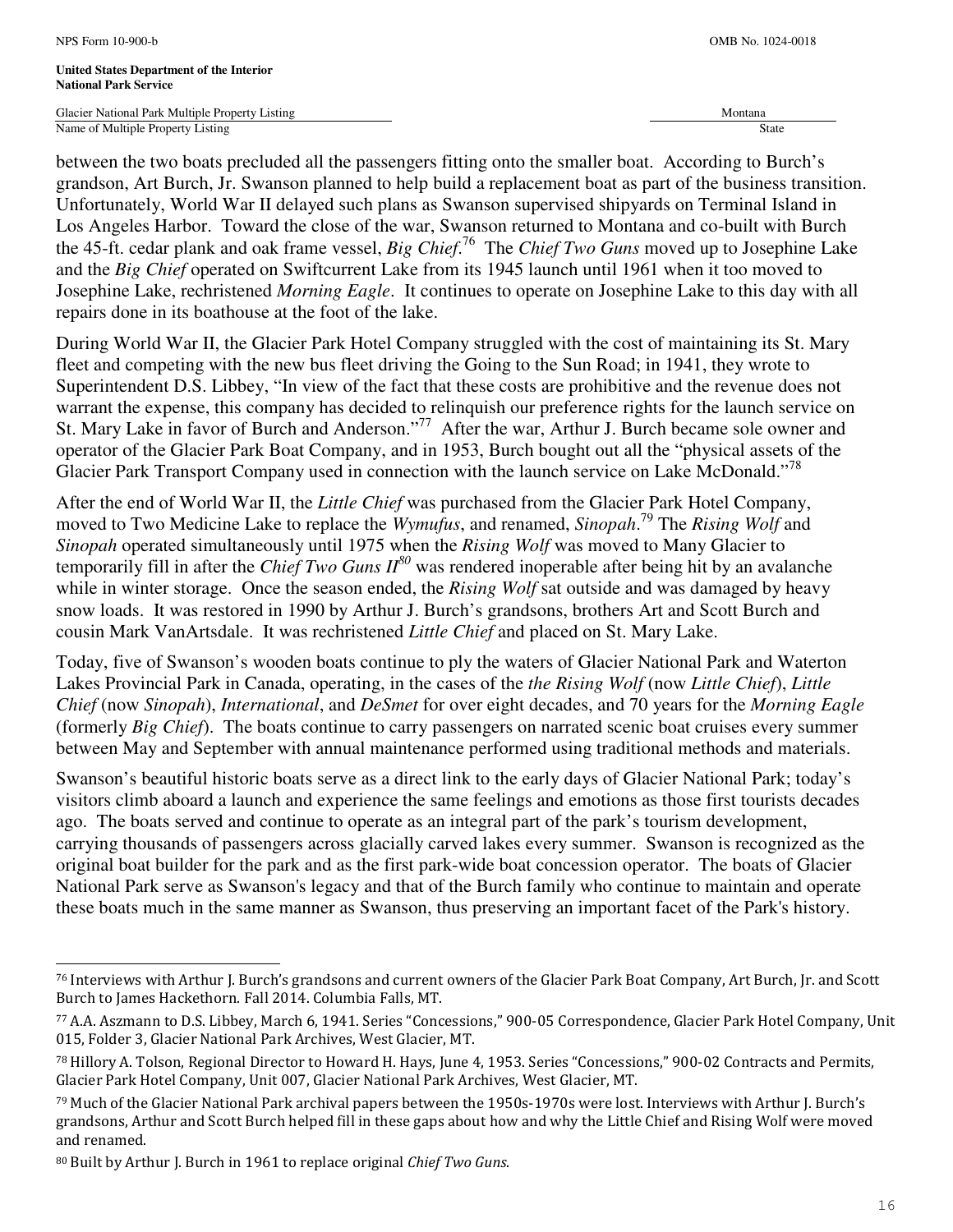# **F. Associated Property Types**

(Provide description, significance, and registration requirements.)

# *A Property Types*

**I. Name of Property Type**: Historic Boats of Glacier National Park

# **II. Description:**

The original Multiple Property Listing touched on the importance of boats to the concession industry. Witnessing Glacier in all of its spectacular glory was not incumbent on traveling on land. Horse, hiking, and later automobiles proved popular ways to see the park, however, forays by boat for travel and pleasure have also been an integral part of the park experience since its establishment.

This property type includes those boats constructed by J. W. Swanson between 1920 and 1945 that are still used in a recreational or tourist capacity on the lakes of Glacier National Park. All of Swanson's existing vessels share a consistent construction and hull design as well as a utilitarian style common among smaller freshwater transport and freight boats of the period. The boats are carvel-planked with local cedar attached to steam-bent oak frames with keels constructed of fir. The superstructures (cabins, ceiling, sole, overhead, roof, etc.) consist of a variety of materials. All of the vessels are hard-topped and feature an enclosed passenger cabin with sliding windows to protect tourists from the elements. Between May and September they operate on lakes inside Glacier National Park; the remainder of the year they reside within boathouses, also inside the park.

Though some of the original wood material has required periodic replacement through the years due to rot and other damage, the majority remains intact. In addition, the boats retain the majority of their original planking, frames, keel structures, and superstructure (cabins, ceiling, overhead, sole, roof, etc.) materials from the time of construction. Modifications generally relate to safety and accessibility issues required by the U.S. Coast Guard (USCG) and National Park Service. Both agencies allow maintenance and minor modifications consistent with the original vessel and sympathetic to the historic nature of the boats ensuring their retention of integrity.

Three of the boats, *Little Chief*, *Sinopah*, and *Morning Eagle* are roughly the same dimensions, around 45 feet in length, and carry a USCG regulated 49 passengers. The *International* on Waterton Lake measures 73 feet long and carries 250 passengers. The *DeSmet* is 56 feet in length with a carrying capacity of 70. All original gasoline engines have been replaced by higher efficiency diesel engines to comply with NPS contractual standards. The USCG and NPS mandated the replacement of the engines due to the danger associated with gasoline engines in wooden boats; the use of diesel engines significantly reduces the risk of combustion. This mandate from the USCG and the National Park Service was directed toward increasing passenger safety and of lessening the boats' environmental impact.<sup>81</sup>

# **Significance**

L

*B. The Historic Boats of Glacier National Park and National Register Criteria*

This amendment to the Glacier National Park Multiple Property Listing examines boats constructed from 1920 to 1945 that ply the waters of the lakes in the Park. The specific means by which a boat may meet each of the National Register criteria are discussed below.

<sup>81</sup> Documentation regarding the mandate is held in the offices of the Glacier Boat Company, Columbia Falls, Montana.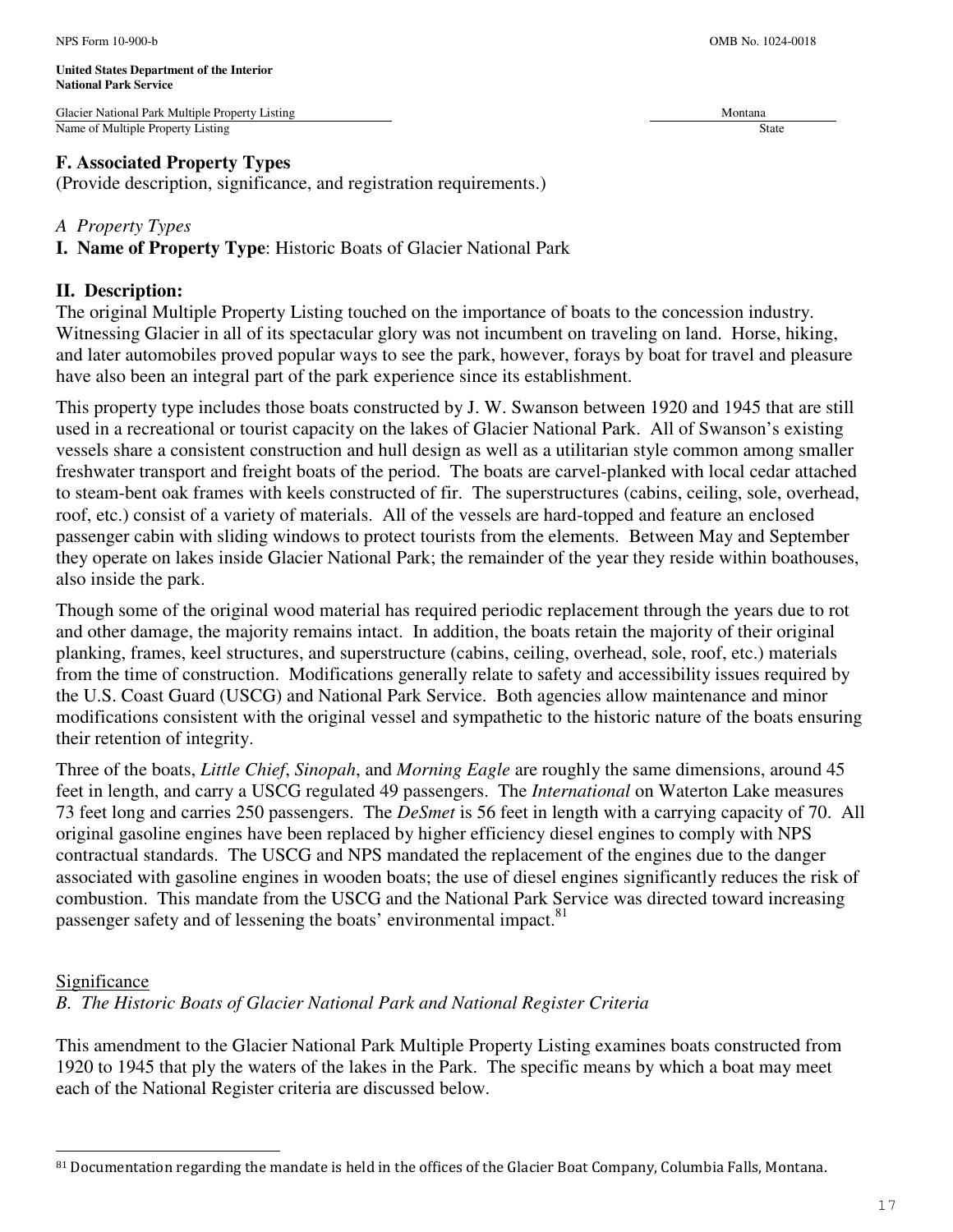National Register Criterion A: Under Criterion A, a historic boat may be eligible for the National Register through its association with historic themes. Applicable area of significance for boats may include:

- Transportation: All historic boats eligible for listing in the National Register are associated with broad patterns of transportation. While the boats that serve Glacier National Park have come to be identified with tourism, often their initial use was much more practical—the ferrying of cargo, supplies, and people to different areas of the Park. Boats served as part of a three-prong approach, along with motorized vehicles and saddle-horses, within the greater accommodations network.
- Entertainment/Recreation: Eventually, the use of boats on the lakes of Glacier National Park became synonymous with enhancement of the experience of visitors to the Park. Boats offered a different means to witness the wonders of the Park in contrast to horse or automobile. Instead of viewing the Park from land, including the lakes, one was able to reverse the lens and view the land from water. Beginning around 1915, boats assumed a greater role in Park tourism, and by 1929, a larger role in sight-seeing cruises and less for actual transportation.

National Register Criterion B: Under Criterion B, an historic boat may be eligible for the National Register if a historically significant person's importance directly relates to the vessel. Although the historic boats that continue to ply the waters of Glacier National Park are the design and construction of a single individual, J.W. Swanson, properties significant as a result of an engineer's skill or an architect's design are generally found significant under Criteria C.

National Register Criterion C: Under Criterion C, an historic boat in Glacier National Park may be eligible for listing in the National Register if it embodies "the distinctive characteristics of a type, period, or method of construction, or represents the work of a master, possess high artistic value or represents a significant and distinguishable entity whose components lack individual distinction." Applicable areas of significance for this criterion include architecture and engineering.

The design and construction of a boat is concomitant with an understanding of their use and operation. In the case of the historic boats that operate on the lakes in Glacier, they represent not only the designs of a particular individual, J.W. Swanson, but also the actual physical manifestation of those designs constructed by the same party. The boats continue to illustrate the construction techniques used at the time, and specifically, by a single individual. Prior to the operation of his own boating concession in the Park, Swanson's skills were such that he was sought out by existing boating firms to construct their new vessels.

National Register Criterion D: Under Criterion D, boat remains may be eligible under this criterion if it can yield important information about boat technology or construction. This information should not be available through other sources such as historical documents or existing boats. The remains of Swanson's *Lewtana* are submerged near Fish Creek campground on Lake McDonald. Although a significant amount of the boat's structure remains, investigation of the remains would likely yield little additional evidence regarding Swanson or his boats as several of Swanson's vessels are still intact and continue to be used in the Park.

# Registration Requirements

As an amendment, the period of significance falls within the dates defined by the original Multiple Property Submission, 1910-1945.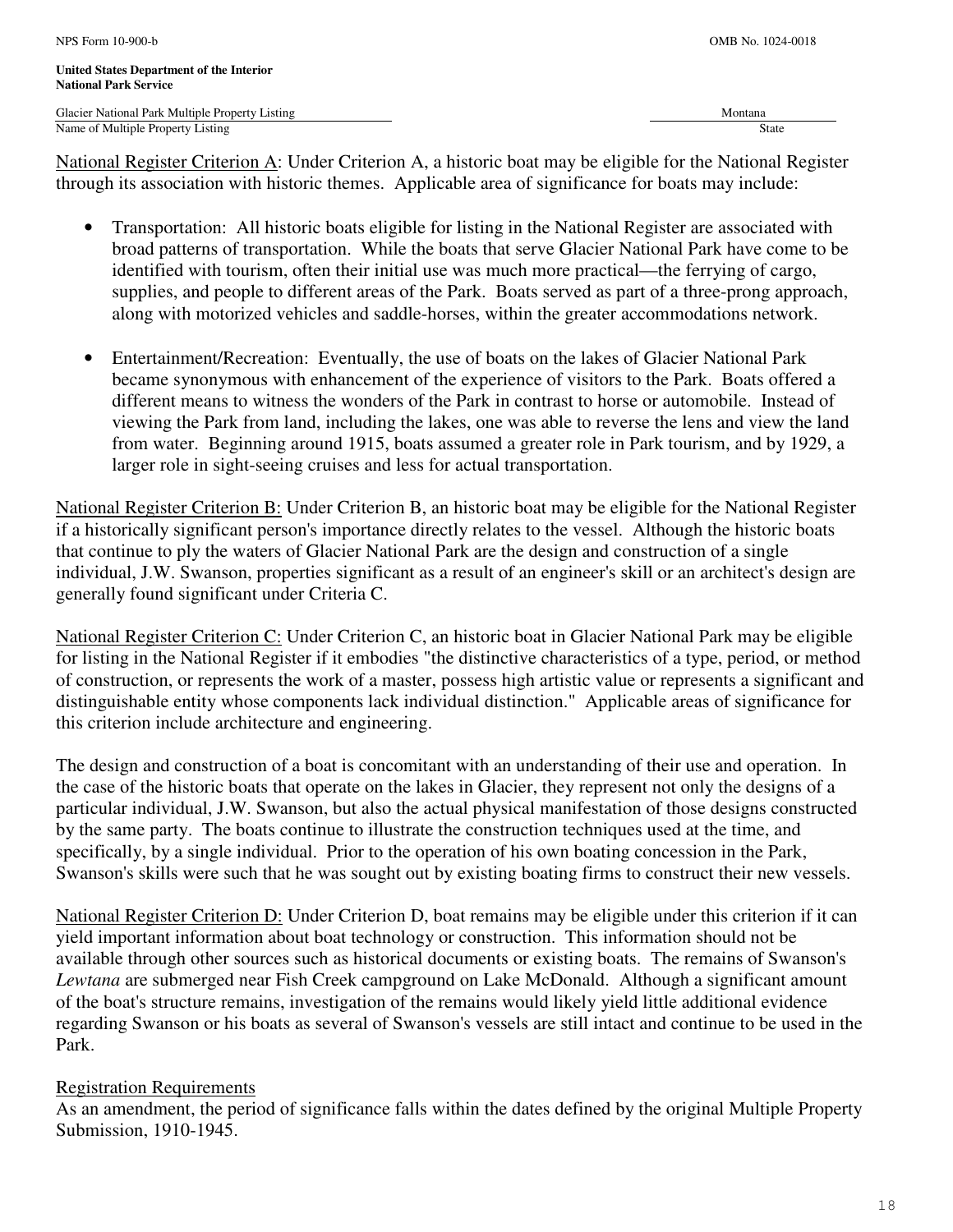Glacier National Park Multiple Property Listing Montana and American control of the Montana Montana and Montana Name of Multiple Property Listing State

# **National Register Criterion A: a boat operating within the confines of Glacier National Park may be eligible for listing in the National Register of Historic Places under Criterion A if it was or is:**  1) Associated with boat transportation between 1910 and 1945: Though the boats on the lakes in Glacier National Park serve as one of the most visible symbols of Park tourism, they functioned initially to move cargo and people to different points of the Park. Boats served as one method of transporting goods and passengers from rail and stage lines to the lodgings; their use proved vital to the entire park accommodation network. As interior access within the Park improved through roads and the use of motorized vehicles, the function of boats gravitated toward recreation, specifically sight-seeing. Any boat that operated to ferry either cargo or people from one destination to another within the Park from 1910 to 1945 and that maintains historic integrity may be eligible for listing under Criterion A.

2) Associated with recreation in Glacier National Park between 1910 and 1945: Improvements related to access, specifically the construction of roads and the increased use of motorized vehicles, resulted in a shift regarding the role of boats in the Park. Though used to some degree for recreation early in the Park's history, boats came to assume a greater role in true tourism activities. By 1930, the DeSmet operated purely for recreational purposes. Although no longer a vital component of the transportation of the park, boats concessions expanded to accommodate the ever-increasing recreational demands brought on by the auto tourist. By the middle of the 1940s, three concessionaires operated within the park including the Glacier Park Boat Company, the Glacier Park Company, and the Glacier Park Transport Company. A small number of these boats associated with this activity remain; any boat that operated in a tourism capacity from 1910 to 1945 and that maintains historic integrity may be eligible for listing under Criteria A.

# **National Register Criterion C: a boat operating within the confines of Glacier National Park may be eligible for listing in the National Register of Historic Places under Criterion C if it was or is:**  1) Constructed by, or under the supervision of J. W. Swanson. Swanson's mark on the nascent Glacier National Park boating concession is undeniable. His legacy as the most prolific boat builder and recognition of his building skills within the Park helped jump-start the water-based industry and provided continuity and stability through the years. Swanson-constructed boats dominated the lakes of Glacier. His reputation and knowledge of boat-craft allowed him to build boats not only for his own concession, but also for concessions operated by other companies.

The boats constructed by Swanson share similarities to other powered, carvel planked vessels from the early 1900s operating in rivers and lakes across the country, but display a unique style consistent in all Swanson designed and built boats. His designs display a mastery of mixing flowing lines and beautiful bright work with the stout construction necessary to meet the park's large glacial lakes and extreme weather.

Swanson's influence permeated nearly every aspect of the early boating concessions in Glacier. In addition to his operation under his own concession's permit, he held a contract with the Glacier Park Hotel Company (a subsidiary of the Great Northern Railway), had business dealings with the Glacier Transportation Company, Frank Kelly, John Lewis, culminating with the sale of his concession contract and assets to Arthur J. Burch and the Burch family in 1938.

2) Built and maintained using traditional early twentieth century materials and techniques. Eligible boats must continue to retain their cedar plank wood hulls on oak frames. In addition, the superstructures of the boats must retain the majority of their original materials including the cabin, ceiling, overhead, sole, and roof framing. Retention of the original engines is not a requirement for listing in the National Register.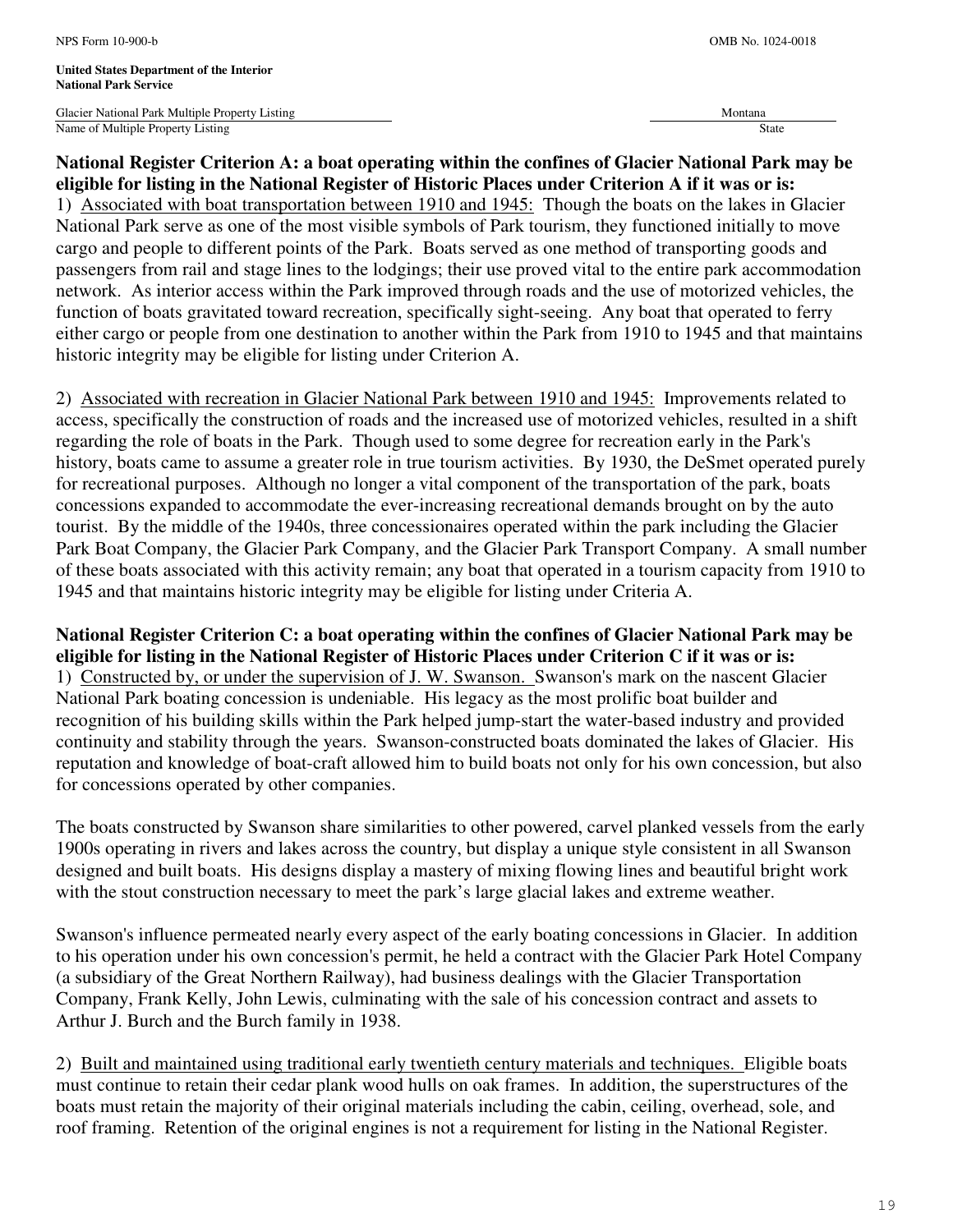#### **Integrity**

While much of the integrity discussion presented in the original MPD remains relevant, the discussion can be further refined for its applicability to the specific resource of this amendment, boats.

Design, Materials, Workmanship: Eligible boats must retain the majority their character-defining construction features. Decades of use in an often inhospitable environment necessitates periodic replacement of portions of some of the wooden components. Not unlike land-based resources that also require replacement of original fabric over time, the sheer nature of the environment to which boats and vessels are exposed ultimately results in similar replacement, only at an accelerated pace. Changes to a boat to continue operation historically or restoratively, and that are done with materials similar in composition, design, color, texture, and workmanship retain the historic character of the structure and do not affect the boat's integrity. Integrity continues through the retention of hull form, rig, use of materials, and craftsmanship.<sup>82</sup>

Location: Because boats are not stationary, integrity of location becomes less relevant other than in a general sense. The boats that ply the lakes retain sound locational integrity by virtue they still operate in the same waters where they were launched in the Park.

Setting, Feeling, and Association: While some changes have occurred within the Park, the changes are modest with the result that setting, feeling and association remain strong. A tourist today would see and experience a nearly identical landscape resulting in the same feeling as one perusing the area by boat 70 years ago. This experience would be enhanced by the historic nature of the boats. The association between the boats and the area they operate remains as strong as the day the boats initially launched.

#### **G. Geographical Data**

L

All of the resources included in this submission are located within Glacier National Park, Flathead and Glacier counties, Montana.

# **H. Summary of Identification and Evaluation Methods**

(Discuss the methods used in developing the multiple property listing.)

Although boats and boating concessions were lightly discussed in the original Multiple Property Listing, the context *Development of Recreation (Concession) Infrastructure in Glacier National Park, 1910-1945*, generally focused on documenting land-based buildings and structures. The importance of boats to the Park was not fully explored.

In the summer of 1988, National Park Service Maritime Historian Kevin Foster visited Glacier National Park and inspected Swanson's remaining vessels. At that time, he recognized the significance of the boats and recommended the preparation of a Multiple Property Submission should be considered for the boat's listing in the National Register of Historic Places.<sup>83</sup> In 1995, Ann Huber prepared the 1995 Glacier National Park Multiple Property Submission that included the historic boathouses associated with two of the remaining Swanson boats; however, listing the actual boats fell outside the purview of the document.

In the Fall of 2013, Scott and Barbara Burch, owners of Swanson's vessels and operators of the Glacier

<sup>82</sup> National Register Bulletin 20, Nominating Historic Vessels and Shipwrecks to the National Register of Historic Places (Washington D.C: Washington Printing Office, 1985), p. 8.

<sup>83</sup> Kevin Foster, Memorandum to Chief Historian, "Trip Report, August 29-September 2", National Park Service, 1988.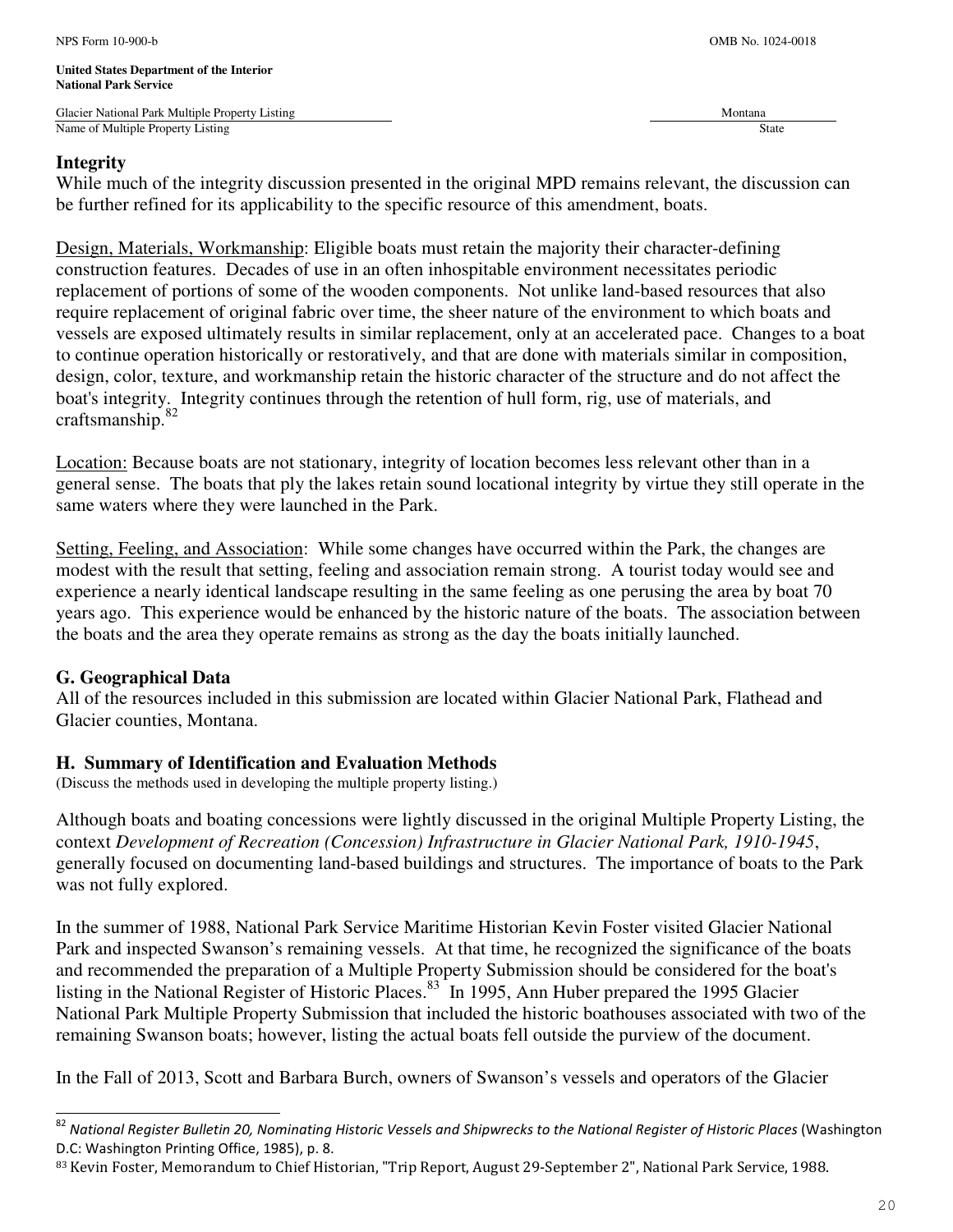Park Boat Company, hired long-time employee, James Hackethorn to begin the process of recognition of the boats on the National Register of Historic Vessels. Hackethorn, who helps maintain and also captains the vessels during the summers, received his M.A. in History from New Mexico State University in 2010.

Deidre Shaw at the Glacier National Park Archives proved extremely helpful in locating pertinent files to piecing together the history of Swanson and his boats in the park. Almost all of the amended history is directly from primary materials located at this archive in West Glacier, Montana. Swanson worked for three different park concessionaires (The Glacier Park Hotel Company [Great Northern Railway subsidiary], The Glacier Transport Company, and his own boat tour and rental concession), and the files are located in a several different places in the archive.

Another major source of information was the oral history given through interviews with the grandsons of Arthur J. Burch, who consolidated Swanson's boats and operations in the Glacier Park Boat Company. Scott Burch is the current owner of the Glacier Park Boat Company and he and his brother Art grew up living in Glacier National Park. Their remembrances helped fill in historical gaps in the archival materials. According to Shaw, the archival gaps from the 1950s through the 1960s were due to the destruction of many park documents by an overzealous park employee. The Burch brothers vividly recall stories from their father and grandfather about the early days of boating in the park.

# **I. Major Bibliographical References**

(List major written works and primary location of additional documentation: State Historic Preservation Office, other State agency, Federal agency, local government, university, or other, specifying repository.)

Bartlett, Richard A. "The Concessionaires of Yellowstone National Park: Genesis of a Policy, 1882- 1892." *Pacific Northwest Quarterly 14* (January 1983).

Belasco, Warren J. *Americans on the Road: From Autocamp to Motel, 1910-1945.* Cambridge, Massachusetts: MIT Press, 1979.

Butcher, Devereux. "Our National Parks In Jeopardy: Resorts or Wilderness?" *Atlantic Monthly*  (February 1961): 45-51.

Clark, Phyllis, "Cap'n Swanson—Boat Builder," *The Daily Inter Lake*, July 19, 1970.

Dillon, Thomas. *Over the Trails of Glacier National Park.* Minneapolis: Great Northern Railway, 1921. Dods, John P. "How to Get to the National Parks." *Motor Age* 25 (April 9, 1914): 10-12.

Eakin, J.R., "Superintendent's Report 1921," Washington, D.C.: Government Printing Office, 1921.

Emmert, John W. "Pleasure Ground for the People." *Naturalist* 9 (May 1958), 12-17.

Foster, Kevin, Memorandum to Chief Historian, "Trip Report, August 29-September 2", National Park Service, 1988, on file at the Montana State Historic Preservation Office, Helena, MT.

Garrison, Lon. "Mission 66." *National Parks Magazine* July-September 1955: 107-108.

Glacier Natural History Association. *Bulletins* on various subjects. West Glacier, Mont.: Glacier Natural History Association, 1947-1955.

Glacier Park Transport Company. *Glacier National Park: Driver's Manual.* East Glacier, Montana: Glacier Park Transport Company, 1937.

Grinnell, George Bird. "The Crown of the Continent." *Century Magazine 62* (September 1901), 660-72.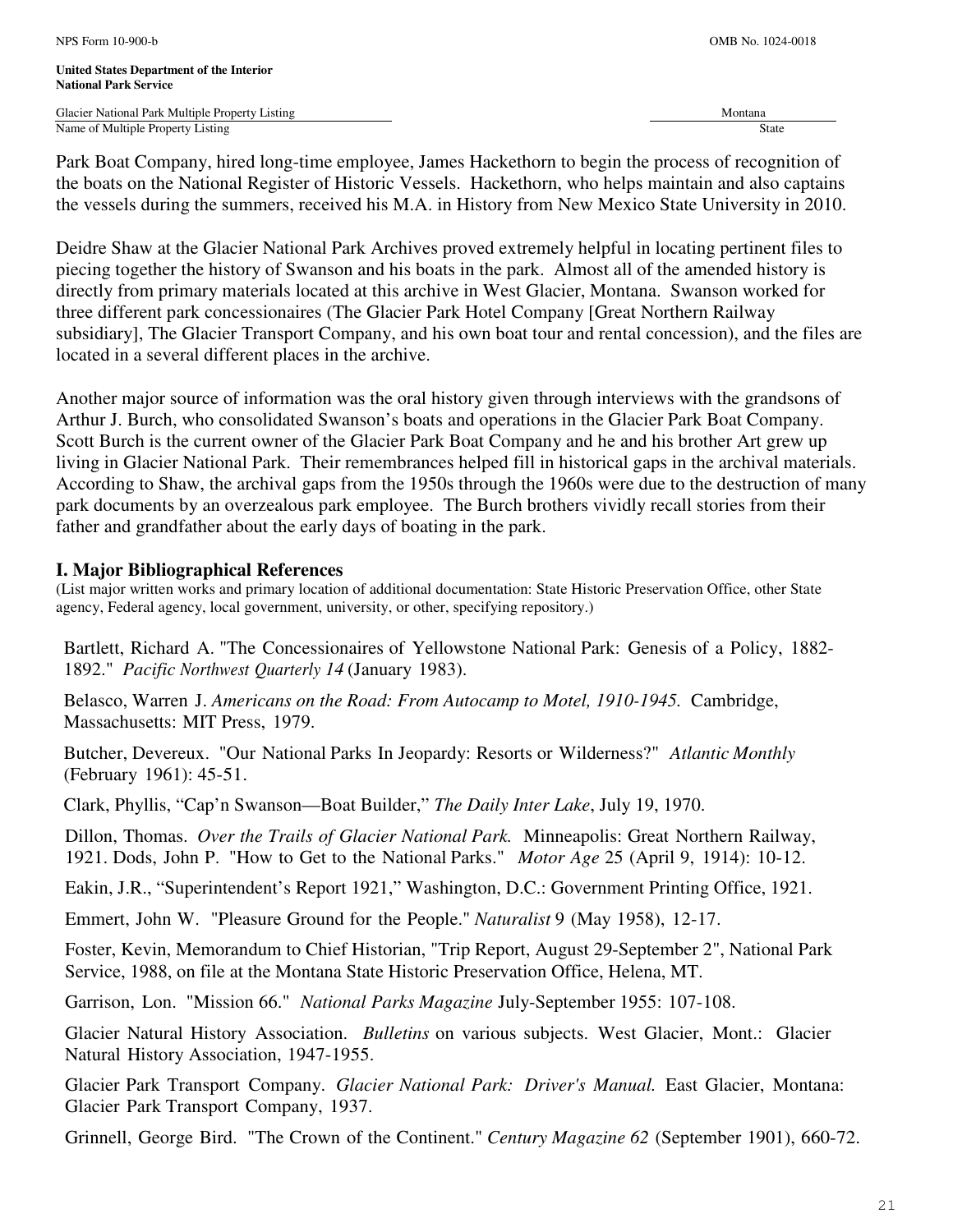The King of Mountains and How it Beckoned Explorers to the Country That is Now Glacier National Park." *American Forests* 35 (August 1929), 487-93.

 "To the Walled-in Lakes." *Forest and Stream* 25 (December 1885-January 1886), 382, 402, 422, 462, 482, 502, and 26 (February-March 1886), 2, 22, 42, 62, 82, 102, 122, 142.

Hidy, Ralph, Muriel E. Hidy, and Roy V. Scott with Don L. Hofsommer, *The Great Northern Railway, A History* (Boston: Harvard Business School Press, 1988), p. 121;

Ise, John. *Our National Park Policy, A Critical History.* Baltimore: Johns Hopkins Press, 1961.

National Park Service. *Park Structures and Facilities.* Washington D.C: Dept. of the Interior, 1935.

National Park Service, Interagency Resources Division. *National Register Bulletin 15.* Washington D.C.: Government Printing Office, 1991.

 . *National Register Bulletin 16A. How to Complete the National Register Registration Form,* Washington D.C.: Government Printing Office, 1991.

\_\_\_\_\_\_\_ *National Register Bulletin 20, Nominating Historic Vessels and Shipwrecks to the National Register of Historic Places*, Washington D.C.: Government Printing Office, 1985.

Newell, Alan S., guest editor. "Public and Private Interests in Our National Parks. *Forest and Conservation History* 34, no. 2 (April 1990).

Pomeroy, Earl. *In Search of the Golden West. The Tourist in Western America.* New York: Alfred A Knopf, 1957.

Rinehart, Mary Rogers. *Through Glacier Park: Seeing America First with Howard Eaton.* New York: Houghton Mifflin Company, 1916

Robinson, Donald H. *Through the Years in Glacier National Park.* Glacier National Park: Glacier Natural History Association, Inc., 1960.

Ruhle, George C. *Glacier Park Transport Company Drivers' Manual.* St. Paul: Great Northern Railway Company, various dates.

. *A Guide to Glacier National Park.* Minneapolis: Campbell-Mithun, 1949/1954.

 . *Roads and Trails on Waterton-Glacier National Parks: The Ruhle Handbook.* Minneapolis: J.W. Forney, 1972.

Schene, G. Michael. "The Crown of the Continent: Private Enterprise and Public Interest in the Early Development of Glacier National Park, 1910-1917." *Forest and Conservation History 34* no. 2 (April 1990).

Sheire, James W. *Glacier National Park Historic Resource Study (1700-1917).* Washington D.C.: Department of the Interior, National Park Service, Office of History and Historic Architecture, Eastern Service Center, 1970.

"The U.S. is Outgrowing Its Parks." *U.S. News and World Report* (June 10, 1955): 78-79.

United States Department of the Interior. *Annual Reports of the Secretary of the Interior, 1909-1916.*  Washington, D.C.: Department of the Interior, various dates.

 . *Hearings on Glacier National Park Matters, Held February 5, 1913.* Washington, D.C.: Department of the Interior, 1913.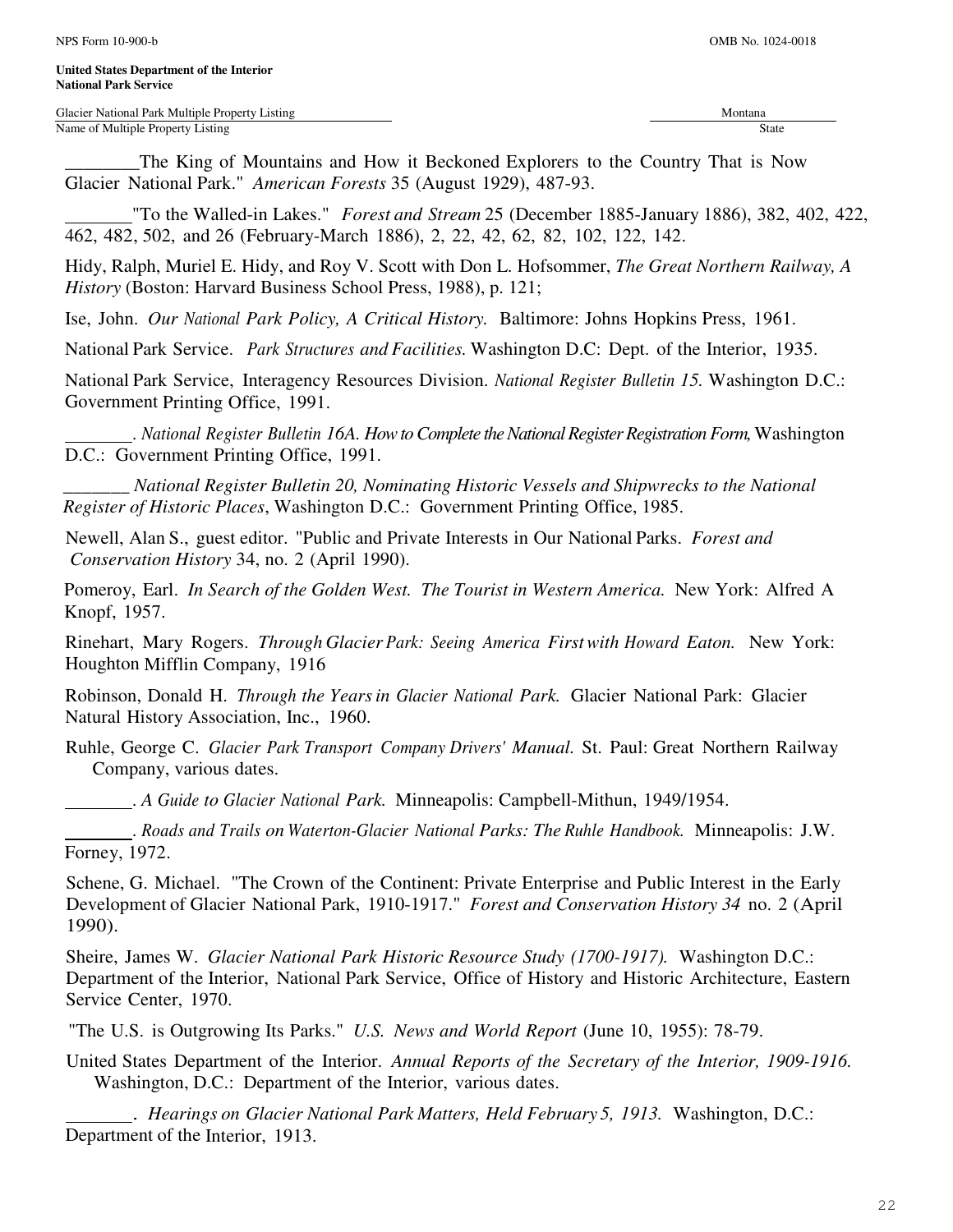Glacier National Park Multiple Property Listing Montana and American control of the Montana Montana and Montana Name of Multiple Property Listing State

 . *Annual Report of the Superintendent to the Secretary of the Interior.* Washington, D.C.: Government Printing Office, miscellaneous years 1911 to 1947.

 National Park Service. *Annual Reports of the Director of the National Park Service, 1917- 1975.* Washington, D.C.: Department of the Interior, various dates.

 . National Park Service. *Annual Reports of the Superintendent of Glacier national Park, 1910- 1968 and 1973-1977.* Washington, D.C.: Department of the Interior, various dates.

Annual Report of the Director National of the Park Service to the Secretary of the Interior. Washington, D.C: Government Printing Office, miscellaneous years 1922 to 1954.

United States Railroad Administration. *Glacier National Park, Montana.* Chicago: Bureau of Service, National Parks and Monuments, 1920.

Willy, John. "A Week in Glacier National Park." *The Hotel Monthly* 23 (August 1915): 42-61. "Wright Architecture Rejected by Park Service." *National Parks Magazine* (January-March 1955): 4.

#### **Unpublished Documents**

Buchholtz, Curtis W. "The Historical Dichotomy of Use and Preservation in Glacier National Park." Master's thesis, University of Montana, Missoula, Montana, 1969.

Garrison, Lon. "Parks Survive a War." Chapter XI from book manuscript *The Making of a Ranger.* N.p., July, 1979. [In the Oral History Collection, Ruhle Library and Archives, West Glacier, Montana].

Historical Research Associates, Inc. *Historic Context and National Register Guidelines for Concession Operations, Glacier National Park, Montana.* Report Prepared for United States Department of the Interior, National Park Service, 1991.

 . *Historic Resources Study, Glacier National Park and Historic Structures Survey, Parts I and II.* Report prepared for the United States Department of the Interior, National Park Service, 1980.

 . *Multiple Property Submission,* Report prepared for the Department of the Interior, National Park Service, 1985.

Holterman, Jack. "Boats in Glacier." Glacier National Park Archives, Ruhle Library, West Glacier, Montana (no date). Hufstetler, Mark, "Glacier Historic Structures Narrative Histories and Classified Structure Field Inventory Report." George C. Ruhle Library and Archives, West Glacier, Montana, 1987.

Mires, Calvin. "Plying the Waters in America's Little Switzerland: The Role of Turn of the Century Lake Tourism in Glacier National Park." Master's Thesis, East Carolina University, 2005.

# **Archives and Collections**

Building Maintenance Files. Glacier National Park.

Series "Concessions," 900. Glacier National Park Historical Records and Central Files. Glacier National Park Archives. West Glacier, MT. (Formerly the Ruhle Library, as mentioned in the footnotes of the original document).

Glacier National Park Collection, Technical Information Center, Denver, Colorado.

McDonald, James R. Historic Photo Collection, on file at James R. McDonald, P.C., Architects,